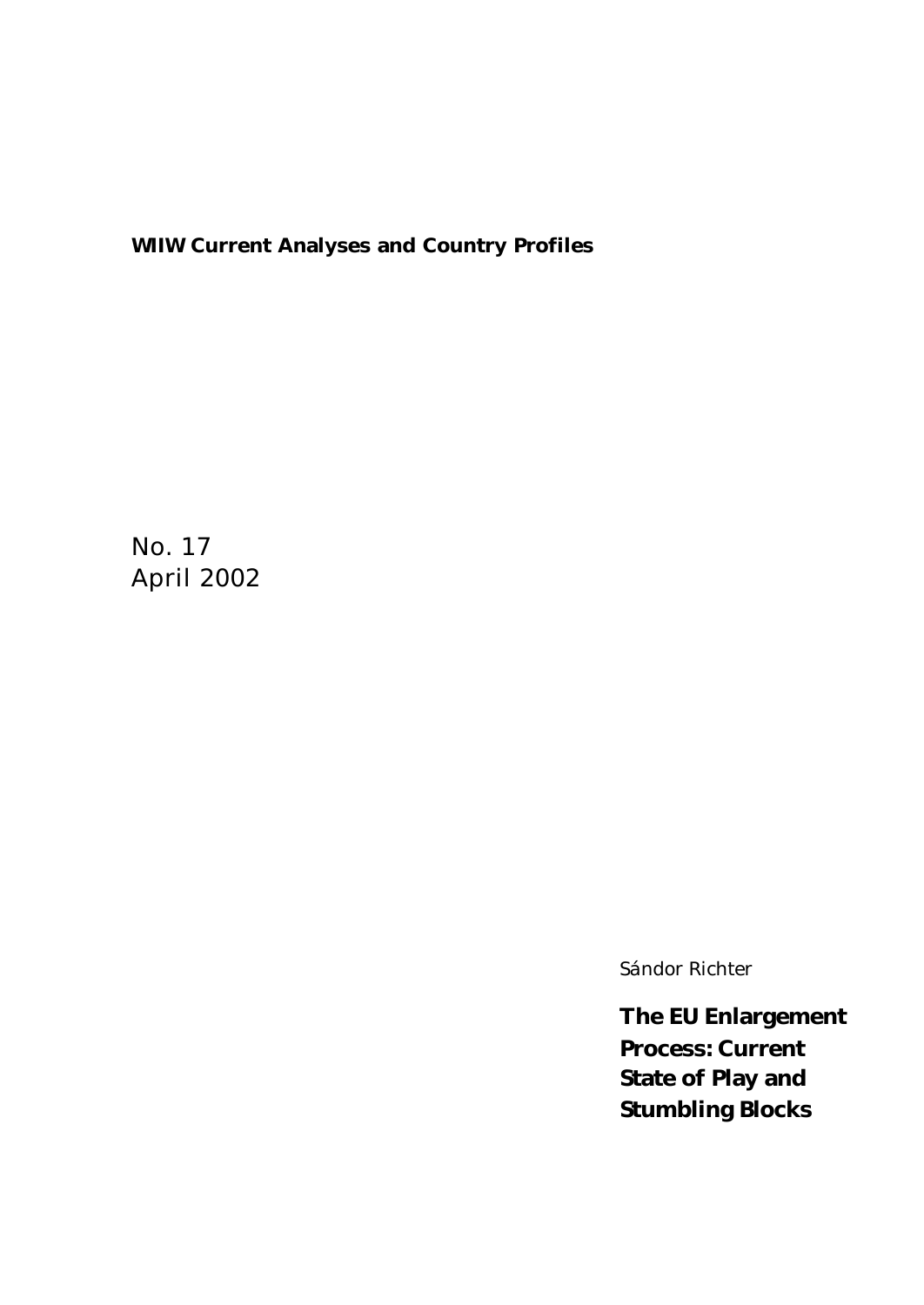*Sándor Richter*

**The EU Enlargement Process: Current State of Play and Stumbling Blocks**

Sándor Richter is WIIW research economist.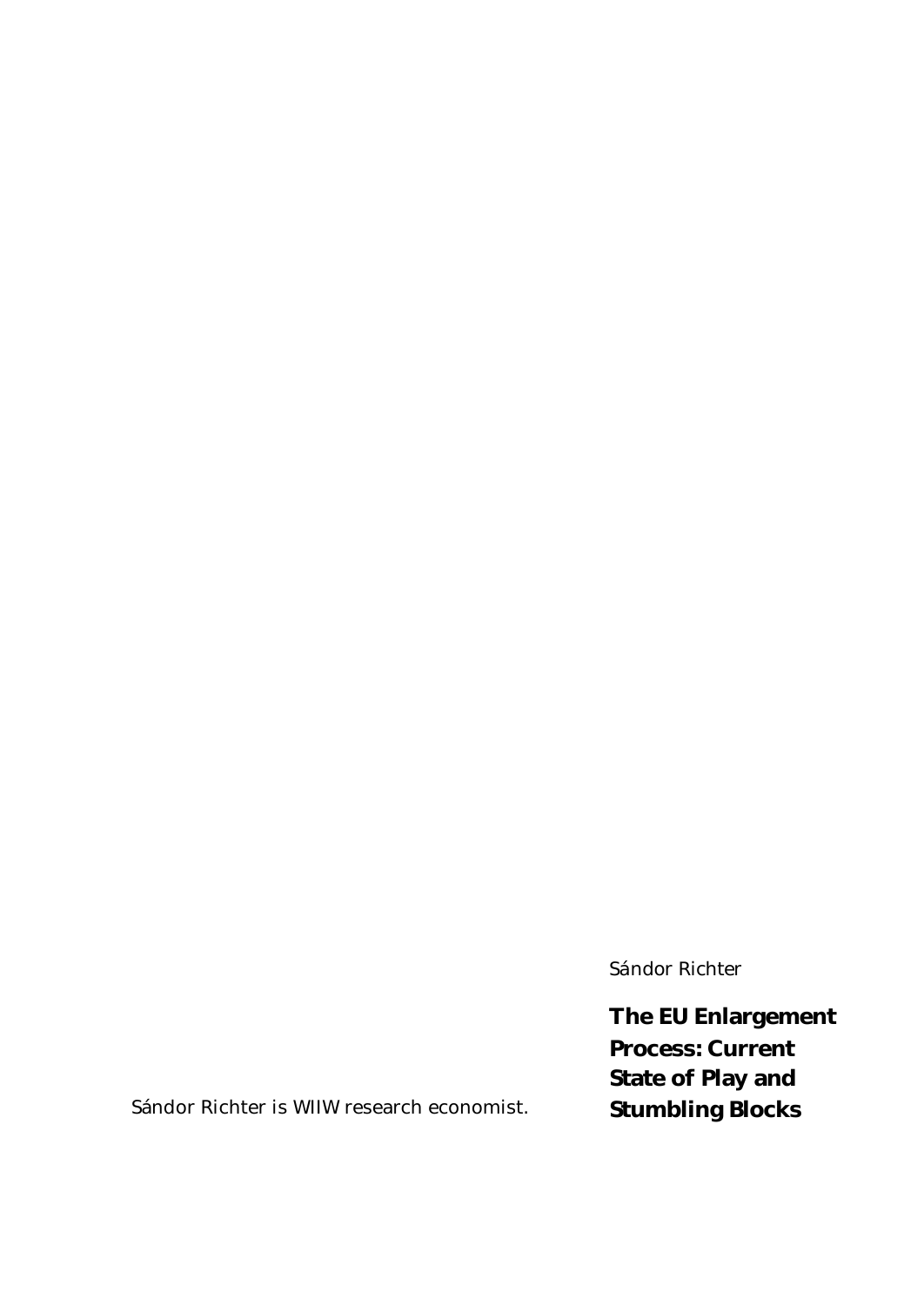# **Contents**

| 1              |                                                                                     |
|----------------|-------------------------------------------------------------------------------------|
|                |                                                                                     |
| 3 <sup>1</sup> |                                                                                     |
| 4              |                                                                                     |
| 5              |                                                                                     |
|                |                                                                                     |
|                |                                                                                     |
|                |                                                                                     |
|                |                                                                                     |
| 6              | Net financial position of the new members in the first three years of membership 12 |
| $\mathbf{7}$   |                                                                                     |
|                |                                                                                     |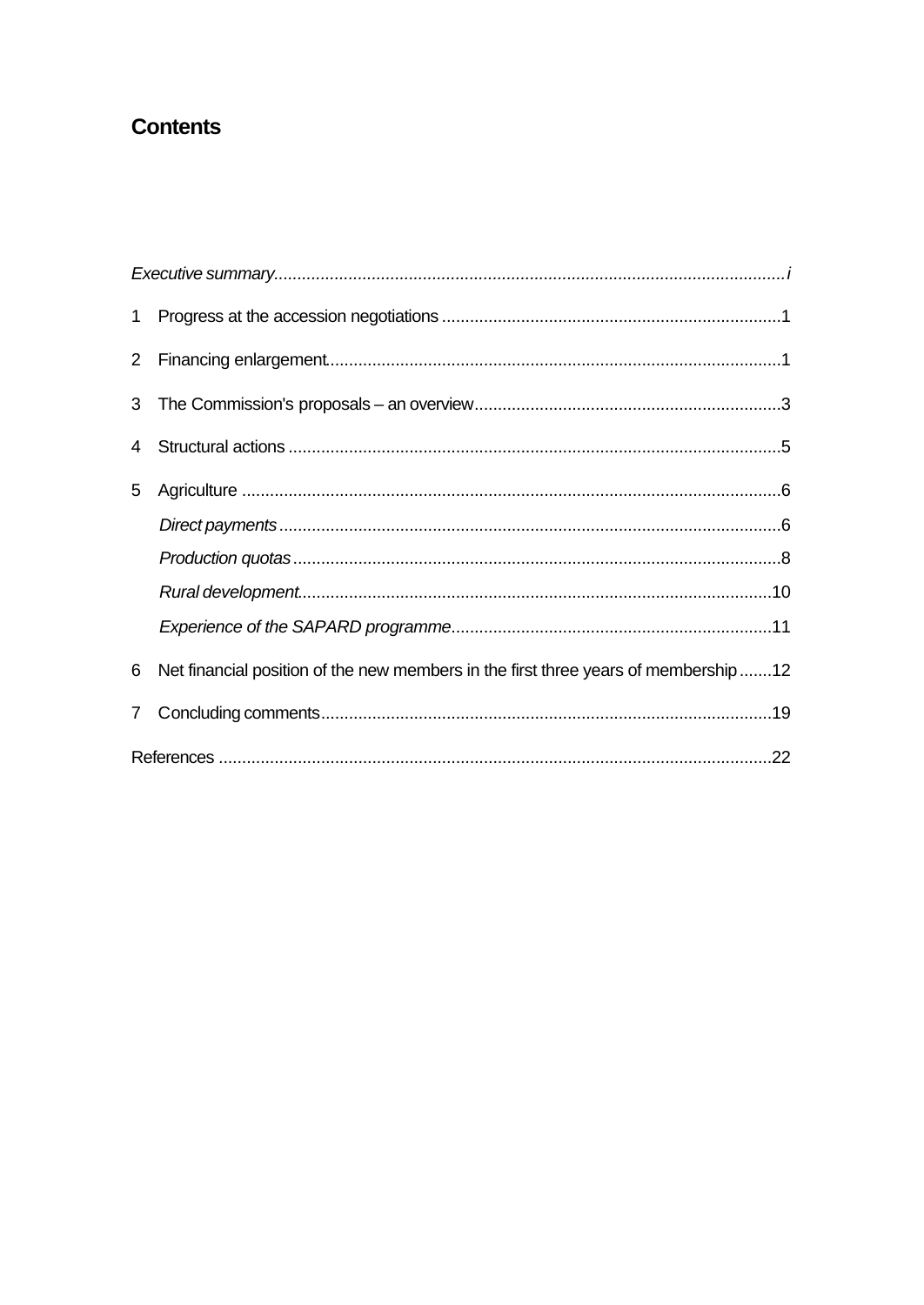### **List of Tables**

| Table 1 | 'State of play' in the EU accession negotiations for eight CEE candidates   |
|---------|-----------------------------------------------------------------------------|
|         |                                                                             |
| Table 2 | Financial framework for enlargement, 2004-2006 (EUR million, 1999 prices) 4 |
| Table 3 | Financial framework for the enlargement in agriculture                      |
|         | A: Commitments (EUR million - 1999 prices)                                  |
|         |                                                                             |
| Table 4 |                                                                             |
| Table 5 | Production quotas: the Commission's proposal as a percentage of the         |
|         |                                                                             |
| Table 6 | Estimated net financial position of the new members, 2004-2006              |
|         |                                                                             |
| Table 7 | Net financial position of selected EU members in 1995-2000, as % of GDP  18 |
| Table 8 | Estimated net financial position of the new members                         |
|         |                                                                             |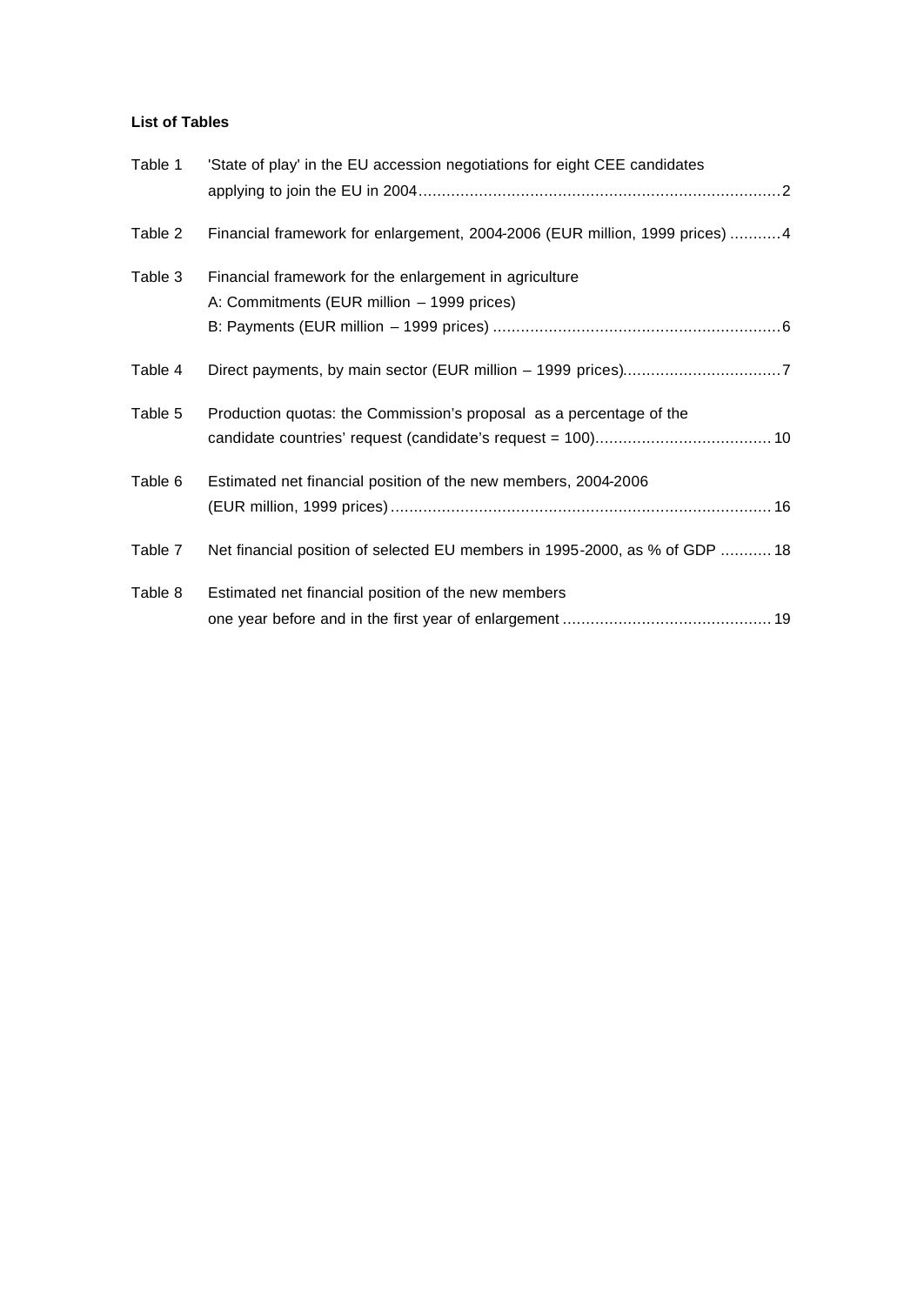### *Executive summary*

*In this paper an attempt is made to estimate the balance between transfers from and contributions to the EU budget by the new members of the EU in the first three years after enlargement upon the assumption that the date of accession will be 2004; the number of acceding countries is ten (all candidate countries, except Bulgaria and Romania). Key figures from the Commission's communication released on 30 January this year served as reference for calculations concerning transfers and contributions of the new members. Their net financial position will, however, eventually depend on the rate of success they may be able to attain in turning available resources into disbursed transfers. According to the author's optimistic scenario, new members will be able to obtain about three quarters of the resources available. That roughly corresponds to the success rates attained by present EU members in the recent past in the case of structural supports. According to the pessimistic scenario the rate would be 50% reflecting the respective rates of the worst performing EU members in receiving transfers from the Structural Funds. Finally, a worst-case scenario with 30% success rate was elaborated. That is based on disappointing experiences with pre-accession aid in some candidate countries.* 

*The outcome of the above computation shows that according to both the optimistic and pessimistic scenarios, the first year of membership will most likely see the new members assuming a net contributor position. The optimistic scenario indicates about EUR 400 million loss for the group of ten countries in the first year, the pessimistic one EUR 1.8 billion and the worst-case scenario close to EUR 3 billion. In all three scenarios, the estimated net financial position will improve considerably in the second and third years of membership. According to both the optimistic and the pessimistic scenario, the new members will become net receivers in the second year. According to the worst-case scenario, they will remain net contributors in the second and third years as well.*

*The relative significance of the net financial position measured as a percentage of the new members' GDP is surprisingly low. It is less than 1% each year according to both scenarios, except in the optimistic scenario for 2006 when it amounts to 1.06%. By way of comparison, the estimated net annual FDI inflow to this group of countries over the same period will likely amount to about 4% of their aggregate GDP. The current account position of the respective countries may change from one year to the next to a much larger extent than the sum of all EU-related transfers.* 

*The net financial position is one of the most important issues of EU membership. Nevertheless, it is unjustified to interpret the net financial position as the balance of overall costs and benefits of membership in the European Union. The consequences of*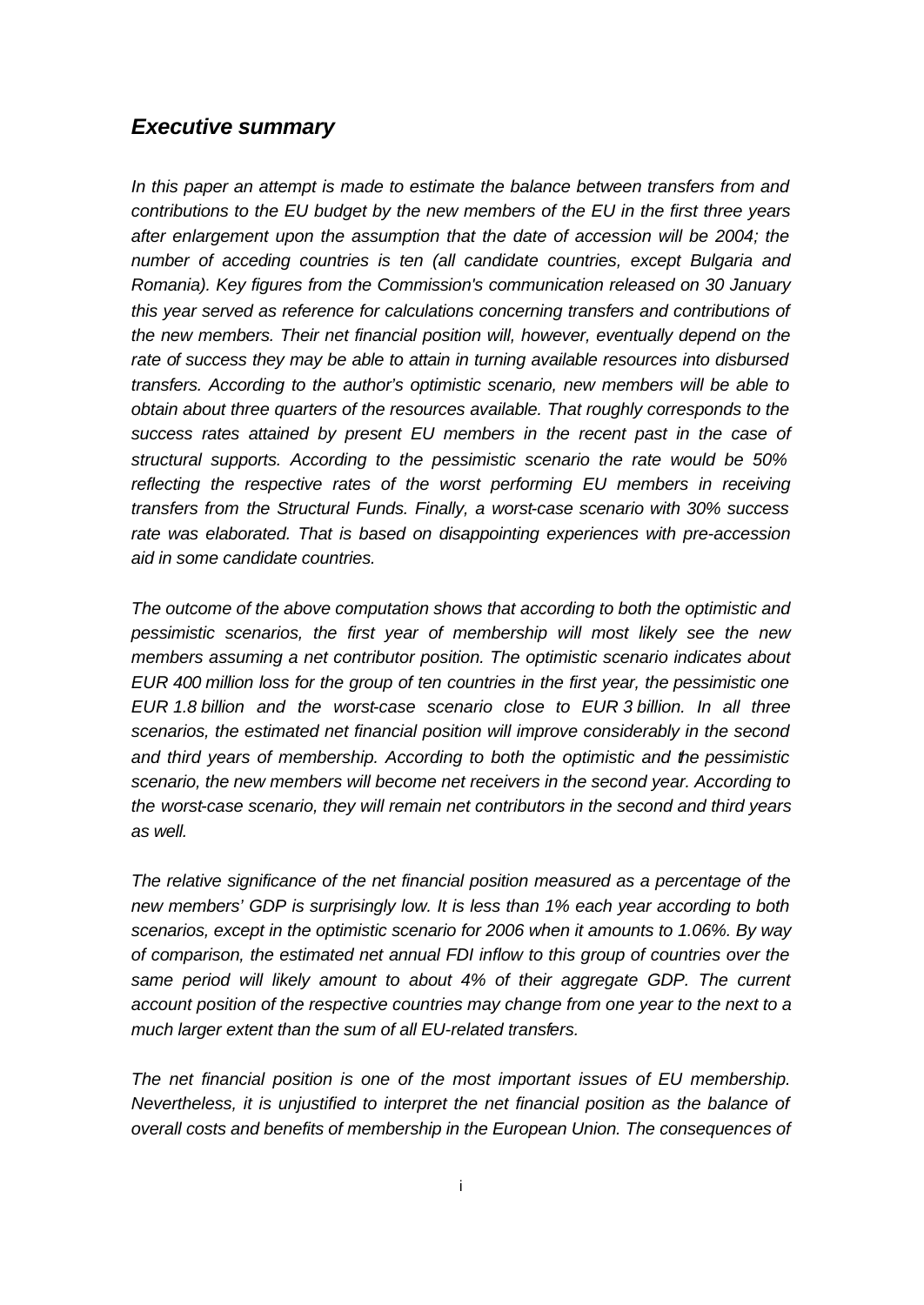*being integrated into the single market may yield benefits or disadvantages that match the impact of financial transfers, not to mention the political and security aspects and the modernization of the institutional and legal system following acceptance of the*  acquis communautaire*. Possible non-enlargement would entail considerable costs for the ten applicant countries in terms of the opportunities they would lose of achieving higher GDP growth rates.*

*As the macroeconomic significance of the new members' net financial position is small, the impact of a possible negative balance of transfers (or prospects of a negative balance prior to accession) from and to the EU is primarily political. It may provide arguments for populists opposed to accession and eventually lead to a profound disappointment among the people in the countries concerned. The outcome may be a rejection of the accession treaties following the referenda in the candidate countries or a serious political crisis after accession.* 

*Keywords: EU enlargement, financial framework, transfers, net financial position, agriculture, budget, regional policy, accession negotiations,* acquis communautaire*, pre-accession aid*

*JEL classification: F15, F35, F36, Q17, Q18*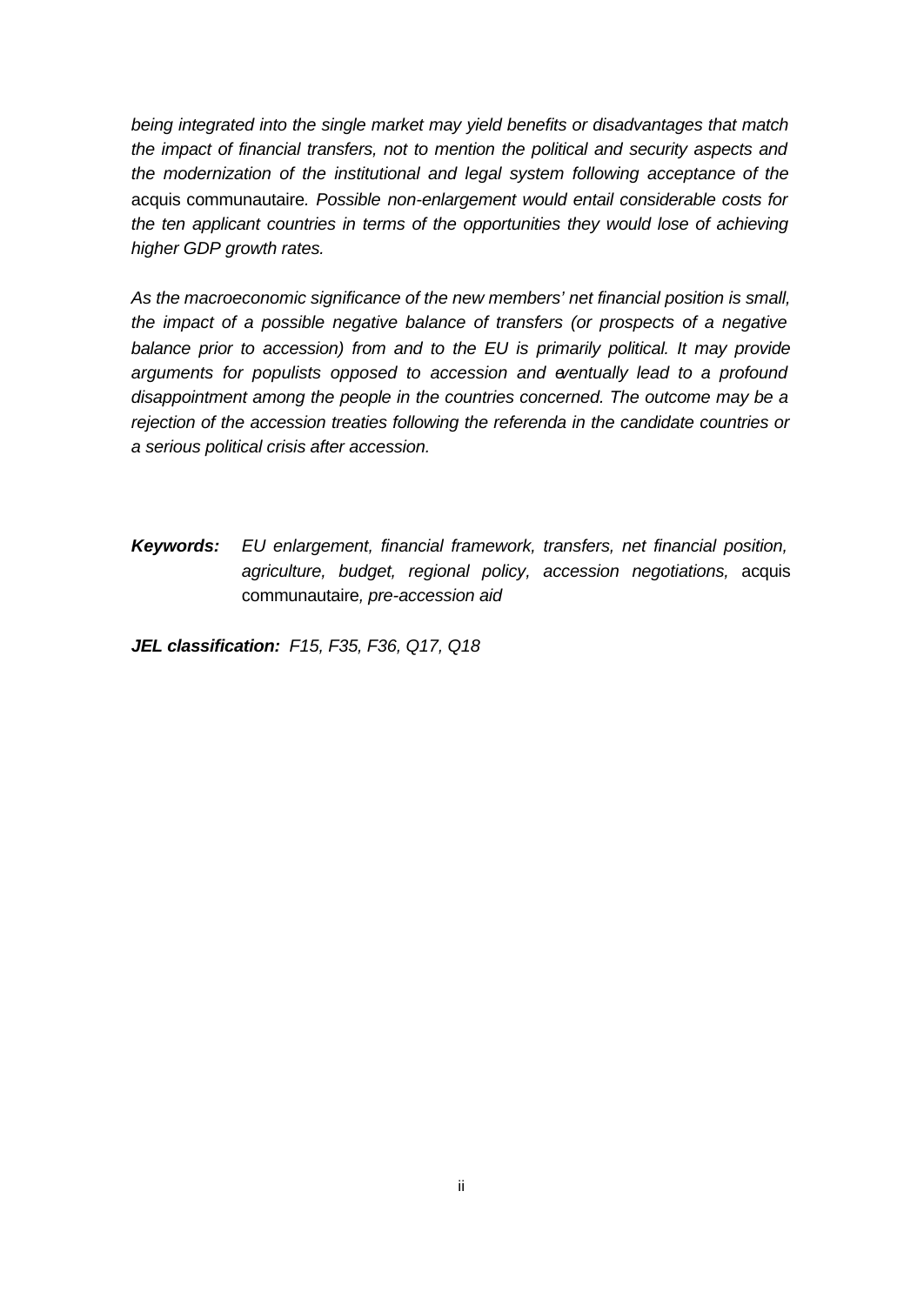## *Sándor Richter*

# **The EU Enlargement Process: Current State of Play and Stumbling Blocks\***

### **1 Progress at the accession negotiations**

In keeping with the 'road map' to enlargement endorsed over a series of European Councils and ultimately confirmed at the European Council in Laeken, the Spanish Presidency (first six months of 2002) has the difficult task of bringing to a provisional close three chapters in the accession negotiations: *Agriculture*; *Regional policy;* and *Finance and budget*. These are the chapters which address the overwhelming majority of financial transfers to and from the EU budget. Ever since the Commission published its proposals on the financial aspects of enlargement, far less attention has been paid to those chapters that should have been closed under the Belgian Presidency, yet which still remain open to a varying degree in different countries (see Table 1). Only Slovenia did its homework properly and may now 'lean back and relax'.

The chapters that still require extensive negotiation are *Justice & home affairs* and *Competition*. In both cases, four of the eight CEEC candidates for entry in 2004 have still to negotiate the respective chapters. *Transport* is lagging behind where three candidate countries are concerned, while the *Taxation* and *Energy* chapters are still being negotiated with two countries. The remaining chapters (*Fisheries, Telecommunications, Culture & audiovisual*) are under negotiation with one candidate country each. Of the eight CEECs, Poland has the highest number of non-financial chapters still open (4), followed by Latvia and Slovakia (3 each).

### **2 Financing enlargement**

l

The original financial framework was first elaborated in the document 'Agenda 2000' in 1997 and subsequently finalized in Berlin in 1999. The original scenario reckoned with six new members (the Czech Republic, Estonia, Hungary, Poland, Slovenia and Cyprus) and set their accession date for 2002. The working hypothesis for the two main enlargement parameters, date of accession and number of acceding countries, soon lost its relevance. That the first wave of accessions would have to be postponed became all too obvious as the pace of the negotiations was much slower than it should have been if the original target

This paper is based on a presentation the author gave to members of The Vienna Institute for International Economic Studies on 22 March 2002.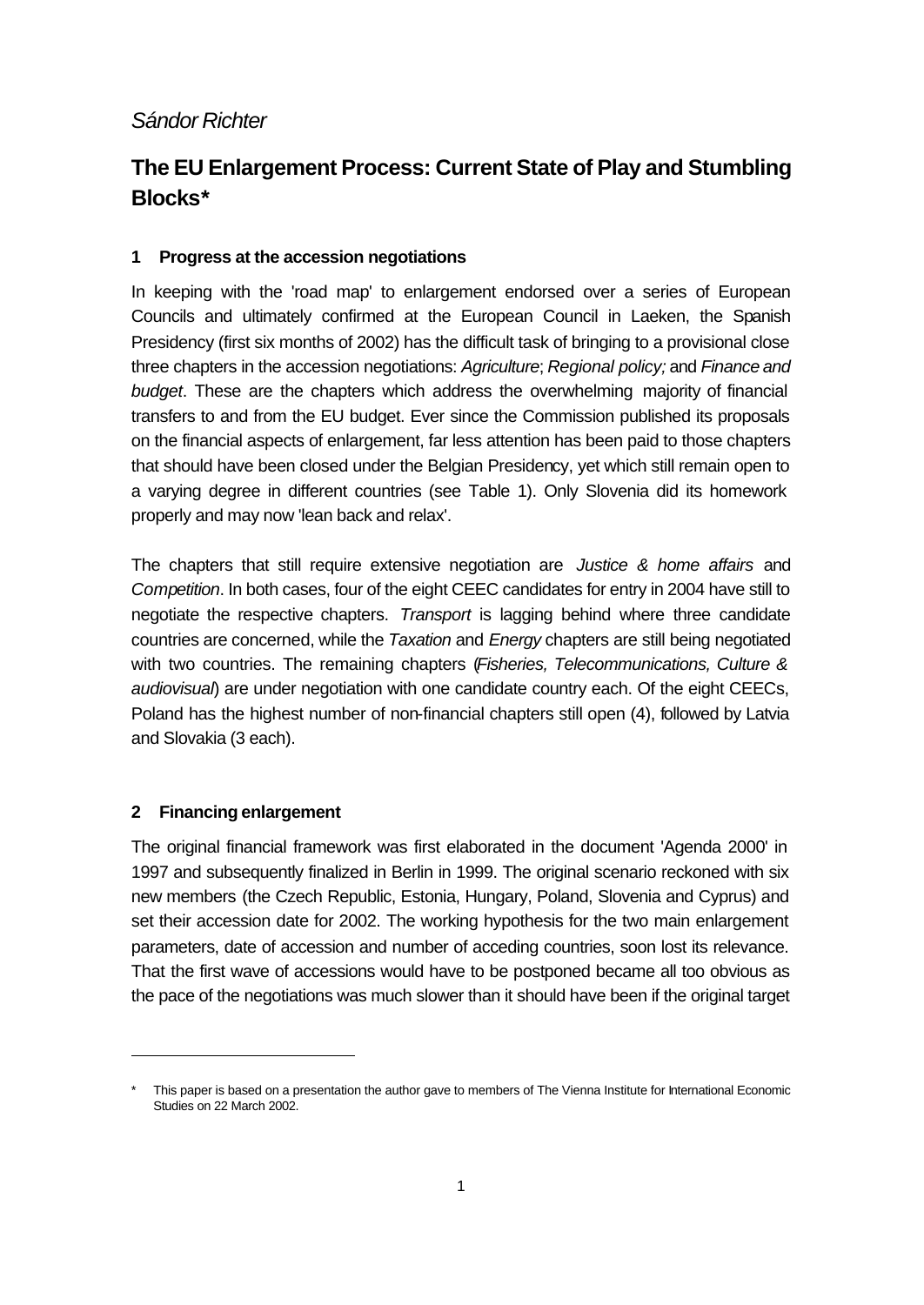Table 1

### **'State of play' in the EU accession negotiations for eight CEE candidates applying to join the EU in 2004**

| Chapter                                        | Czech R.                     | <b>Estonia</b>               | Hungary                  | Latvia                   | Lithuania                | Poland                   | <b>Slovakia</b>          | Slovenia |
|------------------------------------------------|------------------------------|------------------------------|--------------------------|--------------------------|--------------------------|--------------------------|--------------------------|----------|
|                                                |                              |                              |                          |                          |                          |                          |                          |          |
| Justice & home affairs                         |                              |                              |                          | $\circ$                  | O                        | $\Omega$                 | $\circ$                  |          |
| Competition                                    | O                            |                              | O                        |                          |                          | $\circ$                  | O                        |          |
| Transport                                      | $\circ$                      |                              |                          |                          |                          | $\Omega$                 | $\circ$                  |          |
| Taxation                                       |                              | O                            |                          | $\circ$                  |                          |                          |                          |          |
| Energy                                         |                              | O                            |                          |                          | O                        |                          |                          |          |
| Telecommunications                             |                              |                              |                          | O                        |                          |                          |                          |          |
| Culture & audiovisual                          |                              |                              | O                        |                          |                          |                          |                          |          |
| <b>Fisheries</b>                               |                              |                              |                          |                          |                          | $\Omega$                 |                          |          |
|                                                |                              |                              |                          |                          |                          |                          |                          |          |
| Number of open,<br>non-financial chapters      | $\mathbf{2}$                 | $\mathbf{2}$                 | $\overline{2}$           | 3                        | $\mathbf{2}$             | 4                        | 3                        | $\bf{0}$ |
| Agriculture                                    | O                            | $\circ$                      | $\Omega$                 | $\circ$                  | $\circ$                  | $\Omega$                 | $\circ$                  | $\circ$  |
| Regional policy                                | O                            | $\circ$                      | O                        | O                        | $\circ$                  | $\circ$                  | $\circ$                  | $\Omega$ |
| Finance & budget                               | O                            | O                            | O                        | O                        | O                        | $\circ$                  | O                        | O        |
| Institutions                                   | $\qquad \qquad \blacksquare$ | $\qquad \qquad \blacksquare$ | $\overline{\phantom{a}}$ | $\overline{\phantom{a}}$ | $\overline{\phantom{a}}$ | $\overline{\phantom{a}}$ | $\overline{\phantom{0}}$ | ۰        |
| <b>Total number of</b><br>open/closed chapters | 5/24                         | 5/24                         | 5/24                     | 6/23                     | 5/24                     | $7/22$                   | 6/23                     | 3/26     |

(As after the last negotiation meeting on 21 March 2002)

*Legend:* blank: provisionally closed chapter; O: open chapter, under discussion; - chapter not yet opened. *Source:*www.euractiv.com

date was to be met. Moreover, according to the Copenhagen criteria the candidate countries were not found mature enough for full membership. (According to the Commission's most recent evaluation published in the 2001 Regular Reports, all ten eastern candidate countries meet the political criteria of membership; all of them, except Bulgaria and Romania, are functioning market economies, yet none of them has the capacity to withstand competitive pressures and market forces within the enlarged Union.) As for the number of countries acceding up to and including 2006, the European Union first did away with the distinction between 'first-wave' and 'second-wave' candidate countries at the Helsinki Summit in December 1999. This opened up a window of opportunity for those six countries (Bulgaria, Latvia, Lithuania, Malta, Romania and Slovakia) that had not been considered potential candidates for accession prior to 2007. Except for Bulgaria and Romania, the former 'second wave' countries seized the opportunity and caught up with the former 'first wave' countries at the accession negotiations. Judging by the number of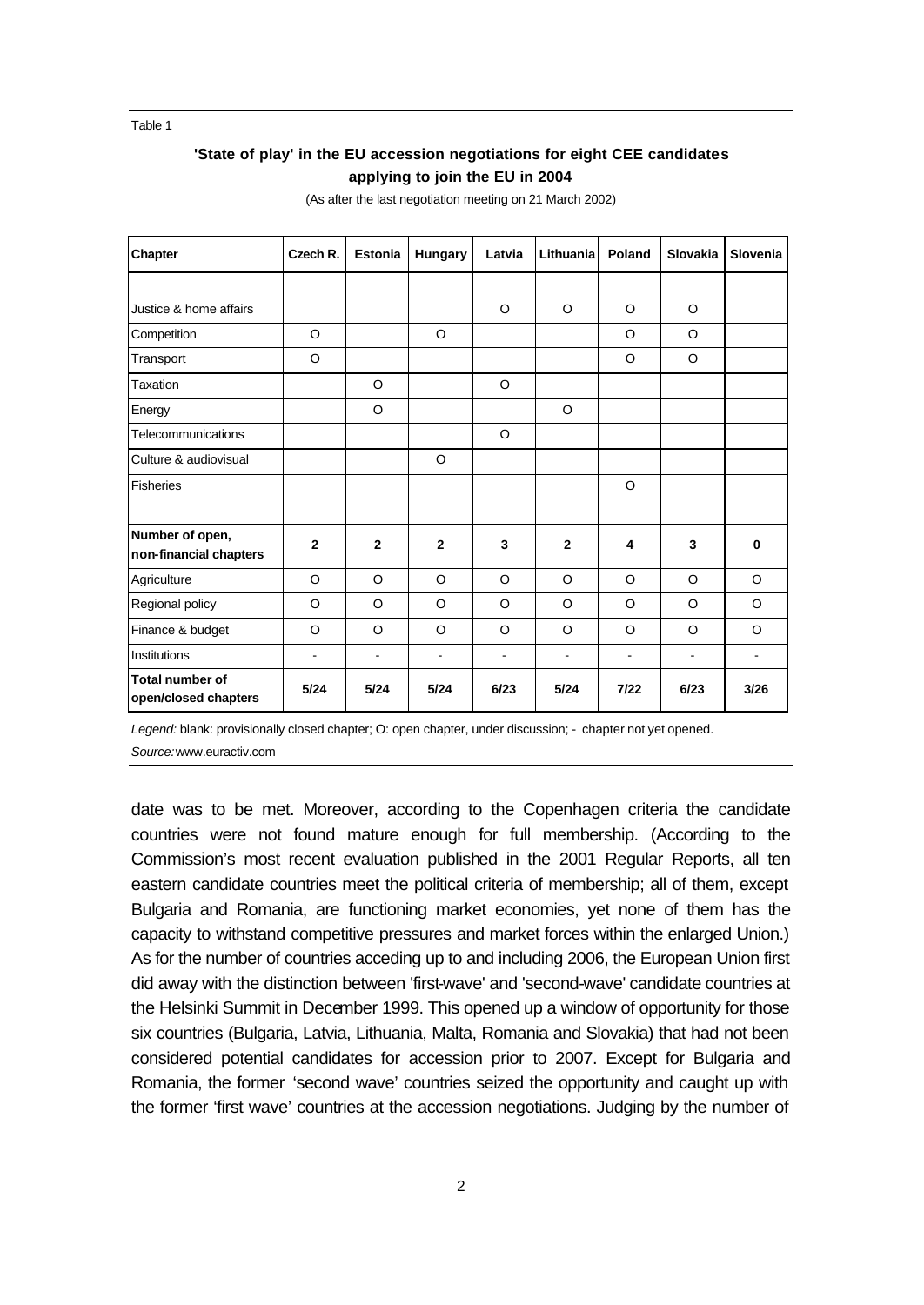chapters provisionally closed, Lithuania (24), Latvia (23) and Slovakia (23) are closer to EU membership than the former 'first wave' candidate Poland (22).<sup>1</sup>

The Göteborg Summit in June 2001 confirmed that the EU regards 2004 as the target date for the first round of accessions. At the Laeken Summit in December 2001 it became clear that the EU now reckons with enlargement encompassing ten new members (the so-called 'big bang' solution that includes all the candidate countries, except Bulgaria and Romania).

The Commission realized that it had set itself a problematic assignment: enlargement in 2004 instead 2002; ten new members instead of six; and a predetermined, inflexible financial framework drawn up for a different enlargement scenario; as well as complete uncertainty concerning the future of the Common Agricultural Policy.

### **3 The Commission**'**s proposals – an overview**

The proposed solution, which serves as an initial basis for discussion in an endeavour to arrive at a common position among all 15 EU members, was issued on 30 January 2002 in two separate documents<sup>2</sup>. Summarizing the changes compared to the Berlin framework, it is clear that the new members have lost all claim to the transfers earmarked for the biennium 2002-2003. Compared to the projections approved in Berlin in 1999, the available resources proposed by the Commission for 2004-2006 are 6% less in terms of commitment appropriations and 19% less in terms of payment appropriations (see Table 2). Payment appropriations are usually lower than commitment appropriations on account of the time lag between the date of actual transfer and the date on which the commitment was first entered into. Transfers ultimately disbursed are even less; the numerous cases of unsuccessful applications for individual project funding, problems related to national co-financing and similar factors lead to disbursed payments being held back and total expenditures being less than those originally envisaged in the commitments. A portion of the payments is thus delayed. Although less of a problem for the incumbent countries which have been participating in programmes on a continuous basis, delaying the commencement of programmes and hence the disbursement of payments poses a problem for the new members who may well suffer deterioration of their net financial position - primarily in the first, but even in the second year of membership.

As at end of March 2002.

<sup>2</sup> Communication from the Commission, Information Note *Common Financial Framework 2004-2006 for the Accession Negotiations* SEC (2002) 102 final, Brussels, 30 January 2002. *Enlargement and Agriculture: Successfully integrating the new Member States into the CAP*, Issues paper SEC (2002) 95 final, Brussels, 30 January 2002.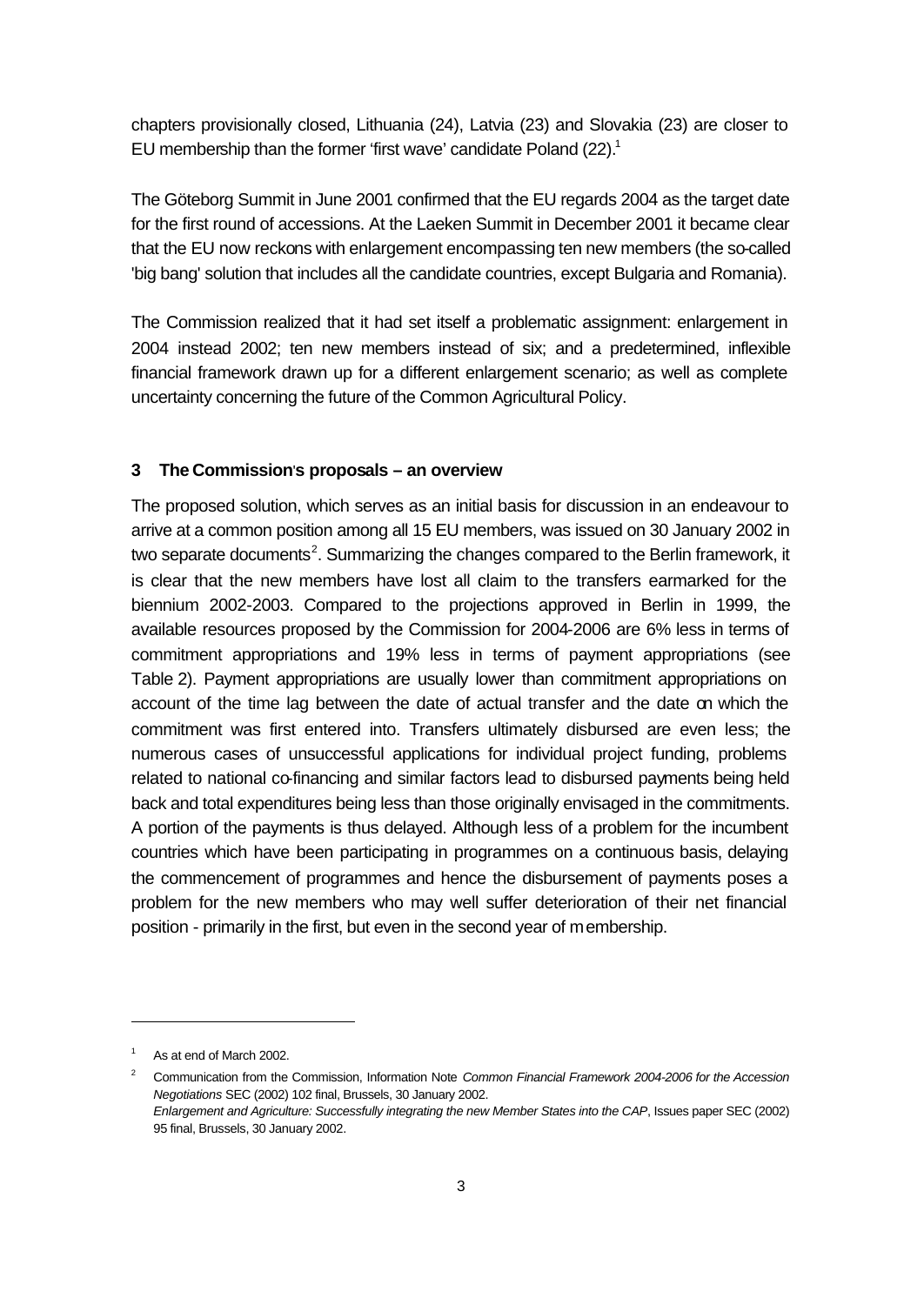The new proposals have shortened the 'phasing-in' stage (except for direct payments in agriculture), reducing it from the five years originally envisaged to three. As in the original framework, new members will be entitled to full support from 2007 onwards, the difference being due to the fact that 2002 and 2003 no longer count as the first two years of the 'phasing-in' period. Although this is good news for the candidate countries, the philosophy behind it is debatable: the Commission originally proposed a longer 'phasing-in' period so as to grant new members an opportunity to improve their absorptive capacity which had been found insufficient and hence incapable of utilizing more transfers than those earmarked in the Berlin framework. The Commission has now reduced the proposed 'phasing-in' period by 40%. In its explanation, the Commission points to the experience acquired in pre-accession aid, in particular environmental and infrastructure projects under the ISPA instrument (the other aid line, the SAPARD agriculture programme, has suffered delays in most of the candidate countries and thus cannot be cited as a good example of improved absorptive capacity).

| Table 2                                                   |                                                   |       |       |           |
|-----------------------------------------------------------|---------------------------------------------------|-------|-------|-----------|
|                                                           | Financial framework for enlargement,<br>2004-2006 |       |       |           |
|                                                           | (EUR million, 1999 prices)                        |       |       |           |
| Scenario: Accession of ten new<br>member states in 2004   | 2004                                              | 2005  | 2006  | 2004-2006 |
| <b>COMMITMENT APPROPRIATIONS</b>                          |                                                   |       |       |           |
| Agriculture                                               | 2048                                              | 3596  | 3933  |           |
| Structural operations                                     | 7067                                              | 8150  | 10350 |           |
| Internal policies                                         | 1176                                              | 1096  | 1071  |           |
| Administration                                            | 503                                               | 558   | 612   |           |
| <b>Total commitment appropriations</b>                    | 10794                                             | 13400 | 15966 | 40160     |
| Total commitment appropriations<br>(Berlin 1999 scenario) | 11610                                             | 14200 | 16780 | 42590     |
| <b>PAYMENT APPROPRIATIONS (Enlargement)</b>               | 5686                                              | 10493 | 11840 | 28019     |
| Payment appropriations<br>(Berlin 1999 scenario)          | 8890                                              | 11440 | 14220 | 34550     |

*Source*: Communication from the Commission, Information Note Common Financial Framework 2004-2006 for the Accession Negotiations SEC (2002) 102 final, Brussels, 30.1.2002. p. 10.

The progressive nature of the 'phasing-in' process has decreased significantly. In the Berlin framework eligible transfers for the new members were 2.6 times (commitment appropriations) and 3.4 times (payment appropriations) higher in the final year of the 'phasing-in' period than in the first year. In the new proposal, the respective transfers in the final year of the 'phasing-in' period are only about 50% and 40% higher than those in the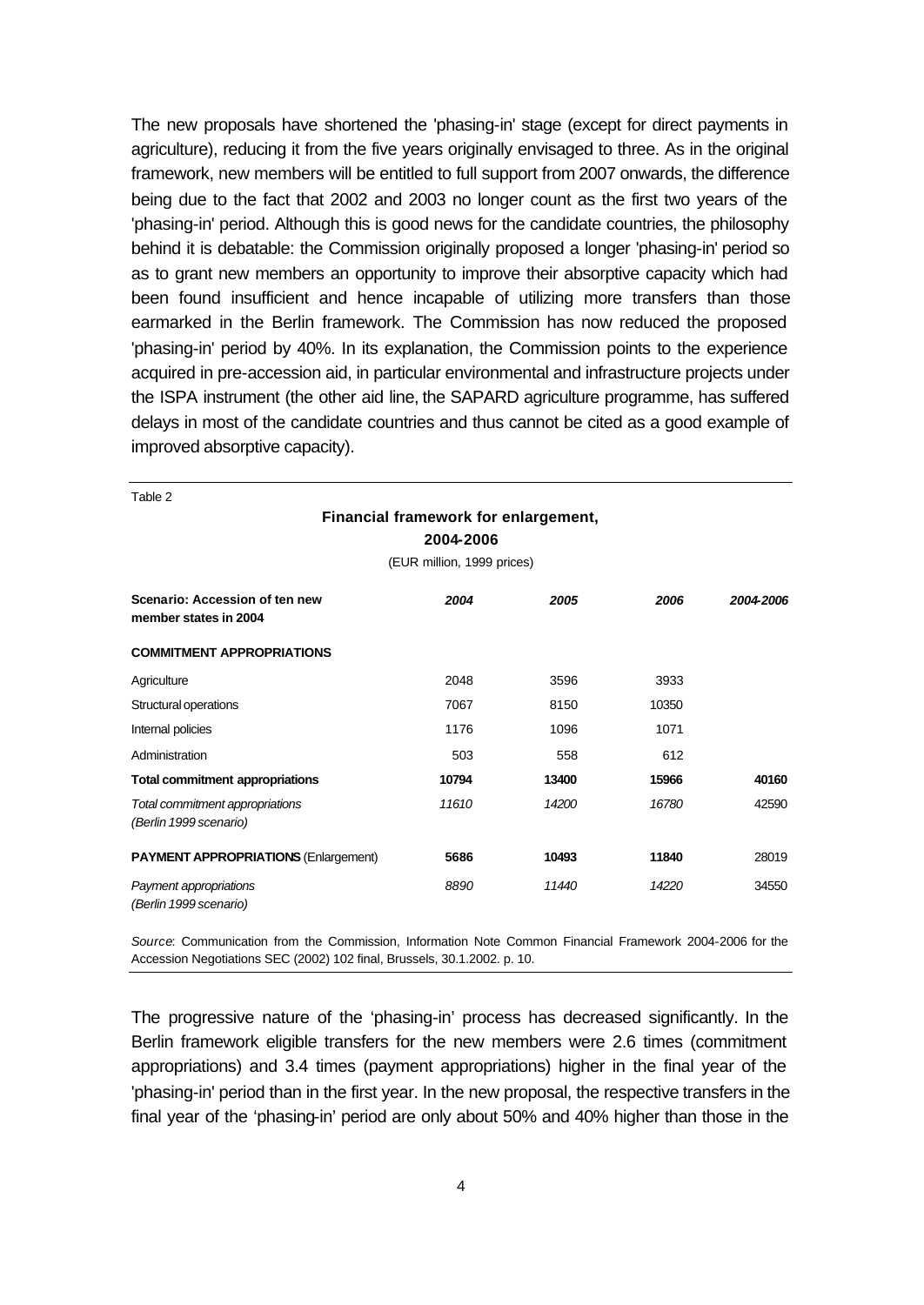first year. This means bad news for the former 'first wave' countries<sup>3</sup>; they will now receive transfers lower than those envisaged in the Berlin framework, on account of the greater number of recipient countries (ten instead of six).<sup>4</sup>

### **4 Structural actions**

In view of the shortened 'phasing-in' period and the probably fragile absorptive capacity of the candidate countries, the Commission has proposed a significant measure of relief for the new members. It proposes increasing the share of Cohesion Fund transfers to one third in all structure-related funding operations. That is substantially higher than the 18% share accorded to the beneficiaries under the current financial framework  $-$  the four Cohesion-countries: Greece, Ireland, Portugal and Spain. This change bears implications in terms of the budgetary burden imposed by the co-financing requirement attached to any EU transfer. The co-financing share of the EU in the case of transfers from the Cohesion Fund may be as high as 85%, whereas in the case of transfers from the Structural Funds to Objective 1 regions its co-financing share may not be higher than 80%.

The cap on amounts related to structural operations in any member country has been set at 4% of the GDP. None of the new members should have any reason to feel too anxious on that account: in the final year of the 'phasing-in' period (2006), transfers from the Structural Funds may amount to 2.5% of their GDP.

Is the proposed solution fair, in the sense that old and new members alike are treated on an equal footing? In 2006, per capita aid from the Structural Funds in the ten new member countries will amount to EUR 137. Under the current financial framework, the comparable figure for the four Cohesion-countries is EUR 231. $5$  In short, the new members' per capita support will be more than 40% less than that of the 'poorest' old EU members. This would seem to confirm the candidate countries' complaints about the EU meting out unequal treatment and applying double standards. However, if we take the relative significance of transfers from the Structural Funds, the situation is quite the reverse. The latter transfers make up only 1.6% of the Cohesion-countries' GDP whereas in 2006 they will account for no less than 2.5% of the new members' GDP. (These figures reflect the higher GDP of the Cohesion-countries relative to that of the candidates.) With substantially lower per capita transfers, the new members will benefit from a larger contribution to their economic development (one third higher in relative terms).

The Czech Republic, Estonia, Hungary, Poland and Slovenia.

<sup>4</sup> That notwithstanding, neither in the Berlin framework nor in its current proposal did the Commission allocate transfers by country.

<sup>5</sup> Calculation by the Commission, in Communication from the Commission, Information Note *Common Financial Framework 2004-2006 for the Accession Negotiations* SEC (2002) 102 final, Brussels, 30 January 2002, p. 6.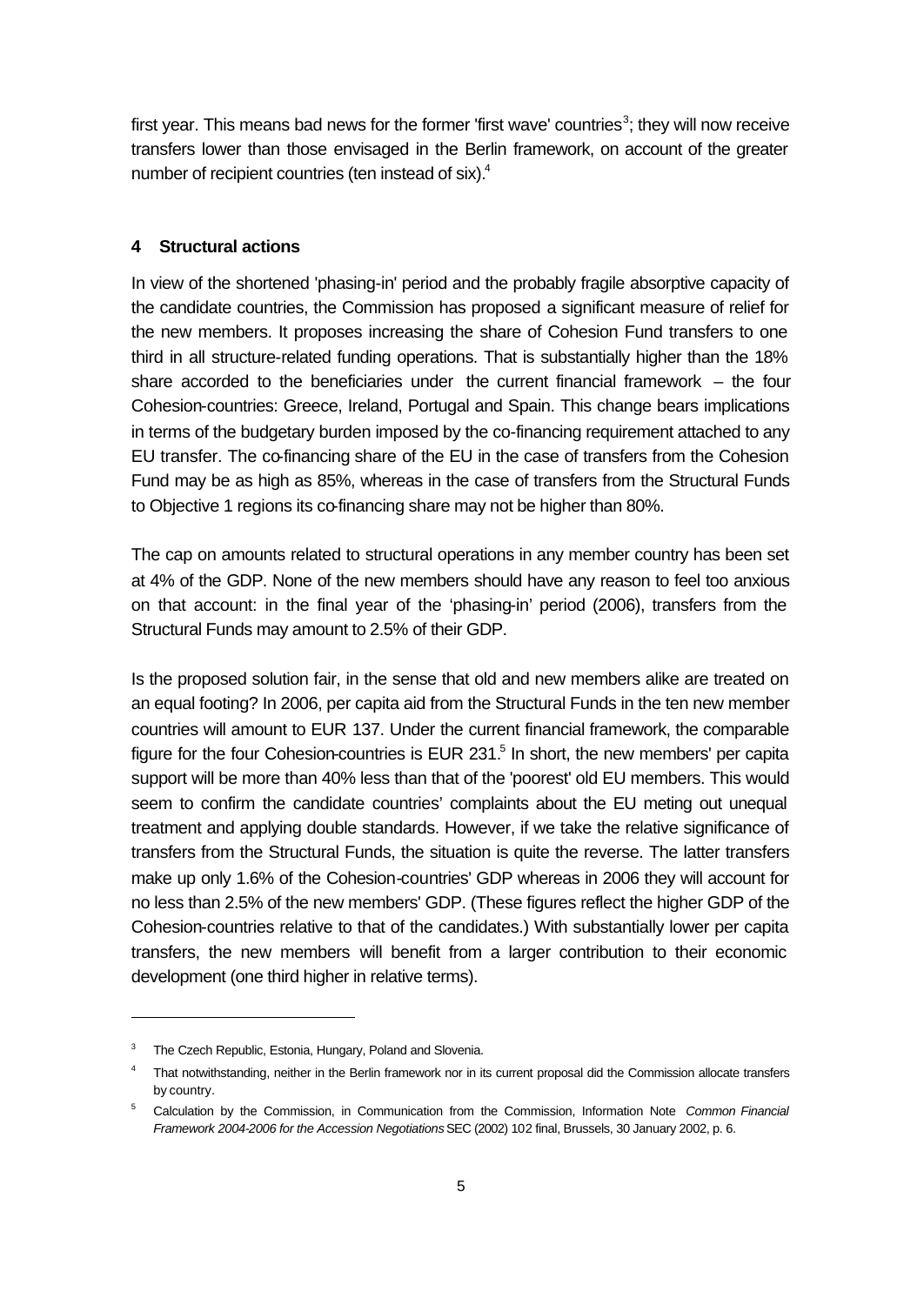### **5 Agriculture**

Direct payments, production quotas and rural development were the top issues addressed by the Commission as it paved the way for the candidate countries' full integration into the Union's highly complex Common Agricultural Policy (CAP).

| Table 3                                       |                                                        |                             |      |  |
|-----------------------------------------------|--------------------------------------------------------|-----------------------------|------|--|
|                                               | Financial framework for the enlargement in agriculture |                             |      |  |
| A: Commitments<br>(EUR million - 1999 prices) |                                                        |                             |      |  |
|                                               | 2004                                                   | 2005                        | 2006 |  |
| Total direct payment                          |                                                        | 1173                        | 1418 |  |
| Market expenditure                            | 516                                                    | 749                         | 734  |  |
| Rural development                             | 1532                                                   | 1674                        | 1781 |  |
| <b>TOTAL</b>                                  | 2048                                                   | 3596                        | 3933 |  |
| <b>B: Payments</b>                            |                                                        | (EUR million - 1999 prices) |      |  |
|                                               | 2004                                                   | 2005                        | 2006 |  |
| Total direct payment                          |                                                        | 1173                        | 1418 |  |
| Market expenditure                            | 516                                                    | 749                         | 734  |  |
| Rural development                             | 748                                                    | 1187                        | 1730 |  |
| <b>TOTAL</b>                                  | 1264                                                   | 3109                        | 3882 |  |

*Source*: *Enlargement and Agriculture: Successfully integrating the new Member States into the CAP*, Issues paper SEC (2002) 95 final, Brussels, 30 January 2002, p. 24.

### *Direct payments*

In the Berlin scenario no mention was made of direct payments to the new members, thus leaving open the issue whether the new members would receive transfers through this channel within the financial framework for 2000-2006 or later. The candidate countries' position was unequivocal: they insisted on being fully integrated into the CAP, including direct payments from the first year of membership onwards.

The Commission had to strike a balance between the financial constraints posed by the Berlin scenario and the stance adopted by the candidate countries. Furthermore, it had to find a proper way of lending support to the agricultural sector in the candidate countries given their existing ownership and production structures, the important role played by subsistence and semi-subsistence farming and its role as a safety net for the rural population, as well as their absorptive capacity. The Commission considered it important to enhance structural modernization, as opposed to conserving non-competitive agricultural activities through relatively high direct payments.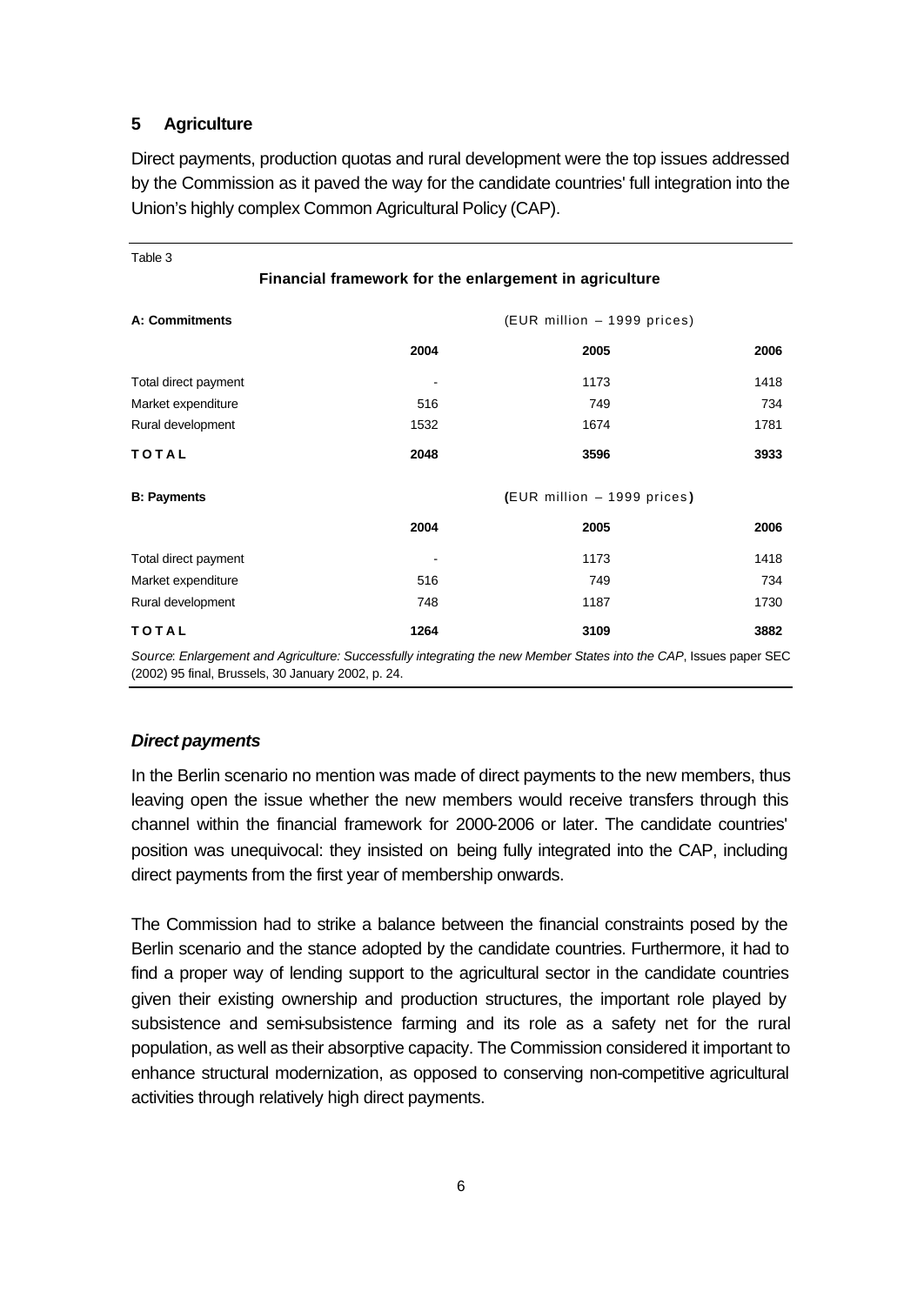The solution proposed is based on a ten-year transition period: 2004-2013. In the final year of that period, farmers in the new member countries would be entitled to the same amount of direct payments as farmers in the old member countries, assuming that direct payments, if at all, are still an integral part of the CAP which will most likely have undergone reform by that date.

The system would be fixed in the first three years (2004 to 2006) at 25%, 30% and 35% of the level paid to present members. The pace of further increases is an open question which only comes up for discussion in the next financial framework: 2007-2013. On average, direct payments will have to be increased by 9.3 percentage points each year over the seven years remaining, if the new member countries are to reach the level currently enjoyed by the old members.

Inevitably, commitments are but one side of the coin; real payments are dependent in a broader sense on the absorptive capacity of the recipient. This is especially true in the case of the direct payments, the regulation of which is very complicated and where there is every danger of farmers in the new member countries making mistakes when applying for this support for the first time. Available resources would be low as a consequence, whereas the costs associated with administering relatively small amounts would be high.

| Table 4      |                          |                                 |                             |           |
|--------------|--------------------------|---------------------------------|-----------------------------|-----------|
|              |                          | Direct payments, by main sector |                             |           |
|              |                          |                                 | (EUR million - 1999 prices) |           |
|              | 2004                     | 2005                            | 2006                        | 2004-2006 |
| Arable crops | $\overline{\phantom{a}}$ | 861                             | 1014                        | 1875      |
| Beef         | $\blacksquare$           | 254                             | 299                         | 553       |
| Dairy        |                          |                                 | 38                          | 38        |
| Tobacco      | $\overline{\phantom{a}}$ | 34                              | 40                          | 74        |
| Other        | $\blacksquare$           | 24                              | 27                          | 51        |
| <b>TOTAL</b> | ۰                        | 1173                            | 1418                        | 2591      |
|              |                          |                                 |                             |           |

*Source*: *Enlargement and Agriculture: Successfully integrating the new Member States into the CAP*, Issues paper SEC (2002) 95 final, Brussels, 30 January 2002, p. 25. and own calculations.

In order to avoid this occurring, the EU proposes a simplified approach for the first three years of membership (two possible renewals of one year each). On the basis of the total sum earmarked for direct aid, an average area payment would be calculated for each new member. All types of agricultural land (agricultural area in use) would be eligible for payment. The minimum area eligible would be 0.3 ha, thus granting smallholders access to funds. There would be no obligation to produce, yet the land should be maintained in such a way as to protect the environment.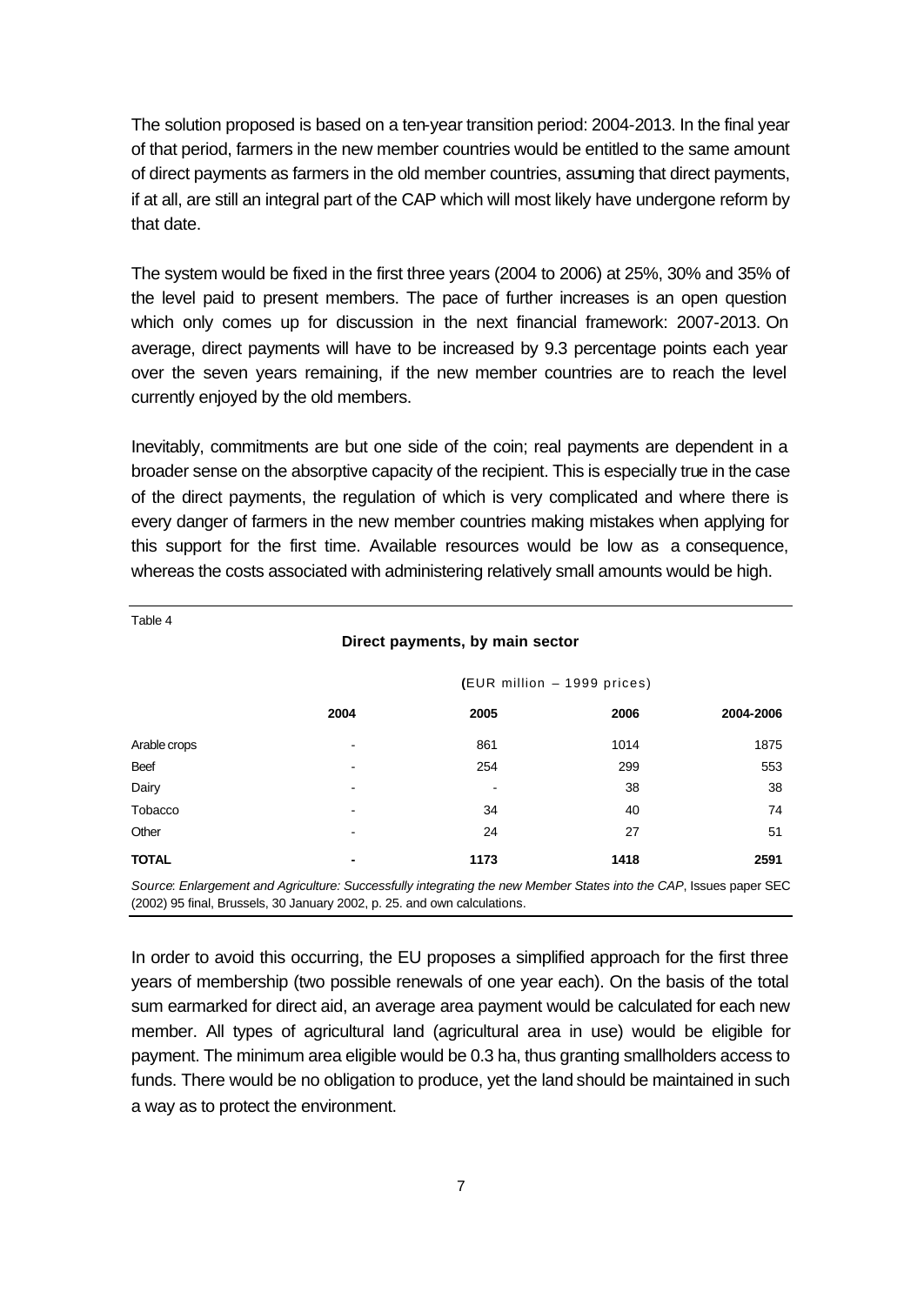Since properly functioning implementation structures are of vital importance to direct payments, the simplified option as such may not slow down progress in that area. If at the end of the simplified option, the Commission finds that the management and control structures do not function properly, the simplified direct payment approach would none the less continue, but the increase due according to the ten-year transition period scenario would be frozen at the then prevailing level, until such time as the requisite progress in the institutional environment has been achieved.

It is important to mention that the Commission would allow the new members to extend direct payments from their own, national sources over and above payments disbursed by the EU, if comparable pre-accession national subsidies were higher than post-accession direct payments under the CAP framework. A pragmatic approach, it will undoubtedly help the new members to alleviate the pains of being integrated into the CAP. Although somewhat philosophical, one question is worth raising. If the low initial level of direct payments from the CAP was regarded as the key to the modernization of agriculture in the new member states and served as a justification for the 25% starting level, why are supplementary subsidies from national budgets permitted? Applying the logic of the Commission's own argument, they would jeopardize any desirable modernization of the agricultural sector in those very same member states.

Direct payments were originally designed to secure income levels for farming households that corresponded to other segments of society. That direct payments to farming households in the new member countries should start at a low level is quite justified since, it was argued, granting them 100% support would push farmers' incomes in those countries far above those in other segments of society. Household incomes, however, are only one side of the coin. Contrary to industrial products where free trade practices have been pursued for years by the EU and the candidate countries alike, trade in agricultural and food products remains regulated, despite major concessions. Only after enlargement will free trade come into force, derestricting competition between incumbent farmers and farmers in the new member states. In this respect, for all the difference in agricultural input and output prices between the Union and the applicant countries, the major difference in direct payments will seriously distort competition – to the detriment of farmers in the new member countries. Limited competition and different subsidies on the one hand, free trade and equal subsidies on the other, are both viable solutions. Free trade in tandem with markedly different levels of direct payments would appear to be unfeasible.

### *Production quotas*

In most cases, agriculture plays a more important economic role in the eastern candidatecountries than in the present member countries. Setting production quotas and identifying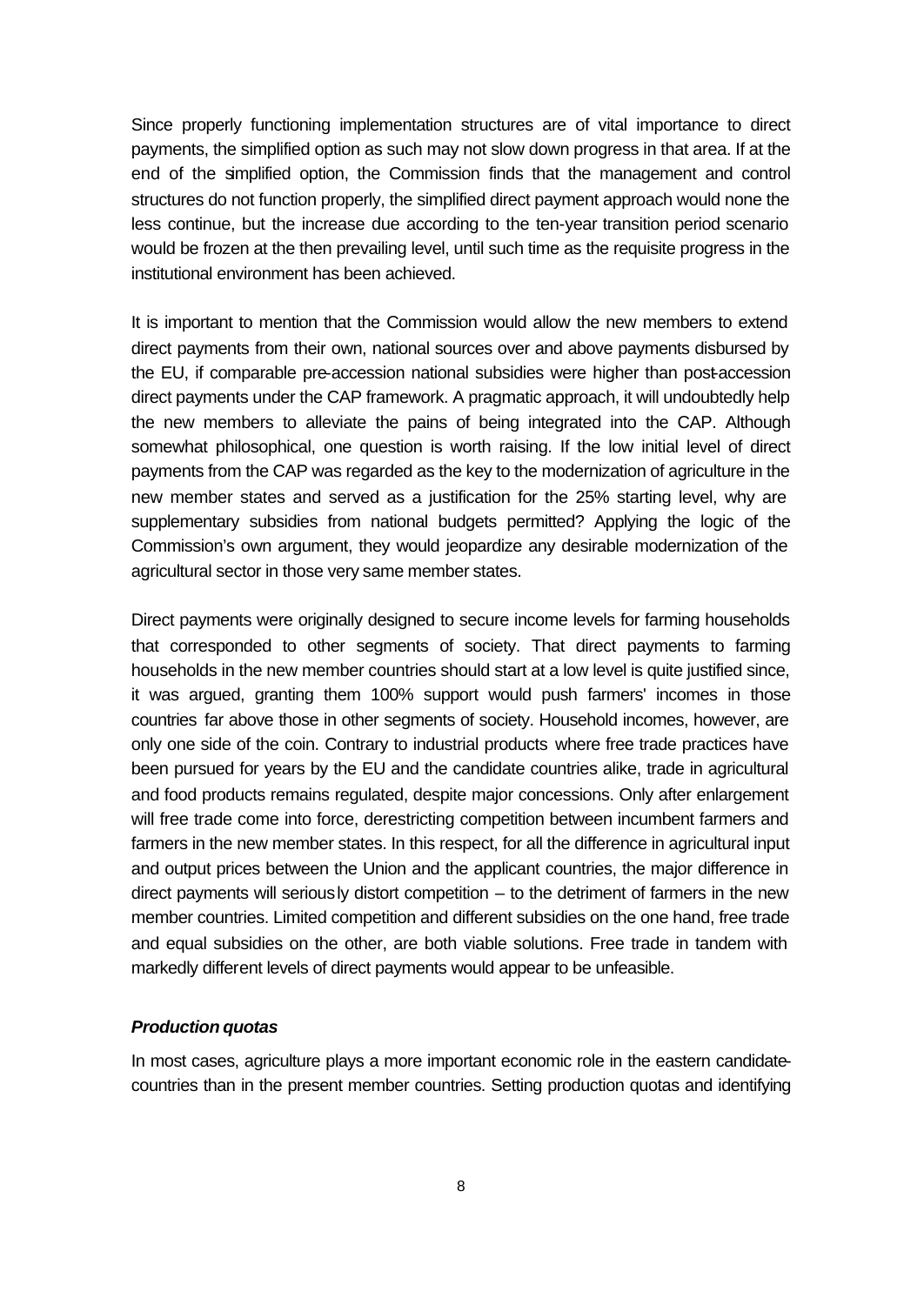other supply management instruments (such as arable crops base areas) take on especial importance for the former.

In the case of earlier enlargements, this task was not as difficult as it is for the eastern candidate countries, where the proper reference periods for setting the quotas are fiercely discussed. The reason for this lies in agriculture having been especially hard hit by the transformation to a market economy and output levels are far below those recorded in the last few years of Communist rule. The candidate-countries would like to see the high pretransition levels taken as a reference; however, the EU insists on referring to output levels in the period 1995-1999, where applicable. The Commission emphasizes that this should not be taken as a rule, but rather as a general time frame, permitting deviations when justified (viz. exceptional conditions such as natural disasters or significant market disruptions).

The Commission had to cope with the difficulties caused by missing, incomplete or incomparable agricultural data. In only six of the twelve candidate countries has it been possible to conduct a harmonized agricultural census according to Eurostat criteria, as a central element of the agricultural statistics, yet the results are still not available for all of them. Cyprus, Lithuania, Malta and Poland will only carry out the survey this year and next, while the findings will not be available until 2003 and 2004. That notwithstanding, the Commission proposed a set of quotas for all important commodities or supply management instruments. As illustrated in Table 4, arable crops enjoy the highest share (72%) in total direct payments earmarked for the new member-countries.

Tables 5 shows the degree of variance between the candidate countries' requests and the Commission's proposals. Concerning the establishment of a base area for arable crops, the deviation of the proposed from the required base area is less than 5% in four countries (Hungary, Lithuania, Poland and Slovakia); in Slovakia the Commission even offers more than the candidate country requires. The Czech Republic's claim is 7.5% higher than the proposed area. Cyprus, Estonia, Latvia and Slovenia are cases of extreme deviation, 30-40%. In the case of Estonia and Latvia the reason for the difference is that both countries wish to include large areas of agricultural land which are currently lying fallow. The Commission, however, established that the land had not lain fallow under a statutory scheme and thus rejected the request.

With respect to the reference yields for arable crops, the Commission selected the median three years in the period 1994/1995–1998/1999 as an appropriate reference period. The variance between the proposed and requested values is larger than in the case of the base-area values. Except for the Czech Republic, the difference is substantial; in the three Baltic countries quite astonishingly so. That may be explained by the fact that the Baltic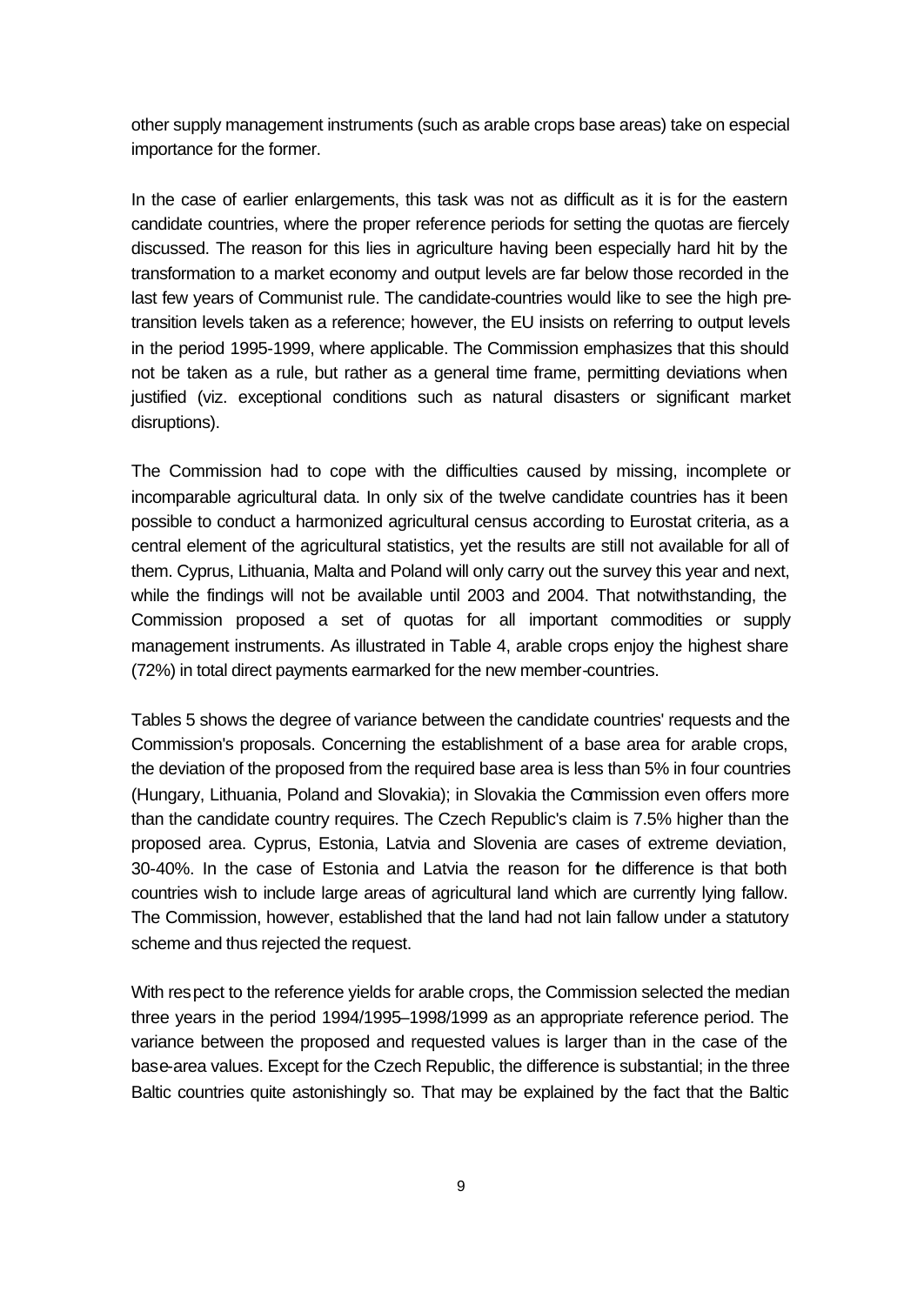agriculture was hard hit by the transitional recession, while output levels dropped dramatically compared to pre-transition levels.

Table 5

## **Production quotas: the Commission's proposal as a percentage of the candidate countries' request**

(candidate's request = 100)

| <b>Countries</b> | Arable crops |                  | <b>Milk</b>  | Beef sector: slaughter premium per<br>unit slaughtered animals |        |
|------------------|--------------|------------------|--------------|----------------------------------------------------------------|--------|
|                  | base area    | reference yields |              | adult                                                          | calves |
| Czech Rep.       | 92.5         | 99.5             | 80.8         | 80.2                                                           | 137.1  |
| Estonia          | 59.6         | 50.6             | 62.5         | 75.5                                                           | 92.9   |
| Hungary          | 97.3         | 84.5             | 69.5         | 66.0                                                           | 66.0   |
| Latvia           | 64.4         | 56.5             | 40.8         | 85.7                                                           | 71.0   |
| Lithuania        | 98.6         | 64.9             | 64.8         | 109.7                                                          | 84.2   |
| Poland           | 99.6         | 82.0             | 79.1 to 64.6 | 100.7                                                          | 118.1  |
| Slovakia         | 102.0        | 83.4             | 76.6         | 78.5                                                           | 104.7  |
| Slovenia         | 62.8         | 86.8             | 66.7         | 76.8                                                           | 243.7  |

*Source*: Own calculations based on the data published in: Enlargement and Agriculture: Successfully integrating the new Member States into the CAP. Issues paper SEC (2002) 95 final, Brussels, 30.1.2002.

In the beef and the dairy sectors, both of which have a significant bearing on the CAP, the imponderables are relatively large owing to a lack of exact statistical comparability in some of the candidate countries. Partly on account of this, the Commission proposals and candidate country requests differ to a considerable extent. In the dairy sector, the milk production quotas proposed by the Commission are to a large extent lower than those requested by the candidates. Even the smallest discrepancy is close on 20% (Czech Republic); Latvia, however, would get less than half the quota it requested. Where the slaughter premium in the beef sector is concerned, the picture seems to be better for a few countries; that, however, is only one facet of a broader context. For example, the quotas requested by Poland are lower than those proposed by the Commission for both adult animals and calves, whereas in the case of another support channel, the special beef premium, the Polish quota is but 39% of the quota proposed by the Commission.

### *Rural development*

The Commission proposes that the experience gained in pre-accession aid programmes under the heading SAPARD should basically help the new members to achieve a smooth landing in the rural development programmes. In the last three years of the current financial framework, the objective will be to create a flexible instrument, building on SAPARD and adapted to the needs of the new members.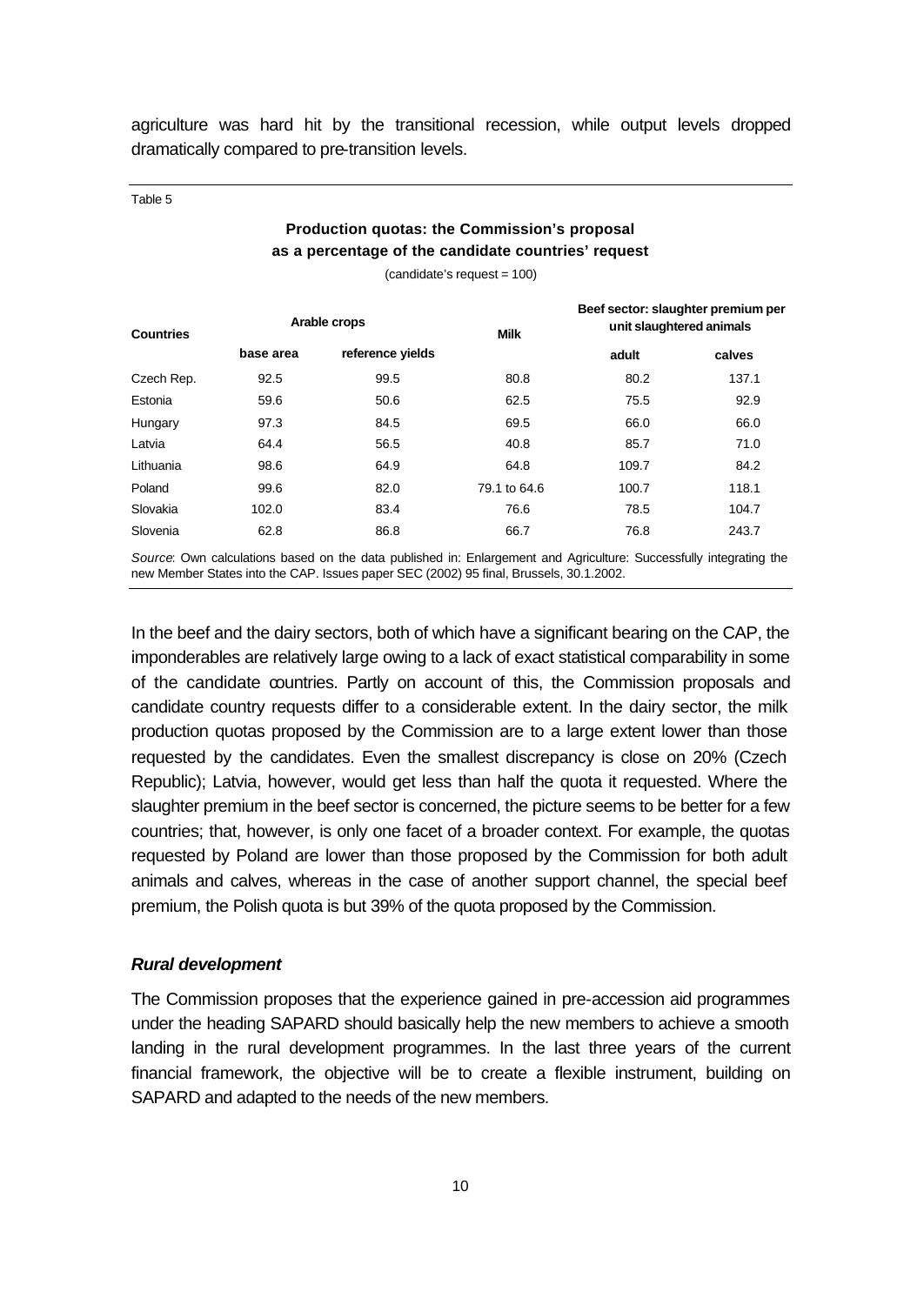One means of reducing the budgetary burden of co-financing on the new members will be to raise the EU co-financing rate to 80% in a large proportion of their rural development activities.

The Commission has devised various forms of special assistance for semi-subsistence farms, which produce for their own consumption, yet sell the larger part of their output. Many of these farms display commercial potential. However, after accession marketing these farms' output will be subject to competitive pressure from products supplied by larger subsidized farms in their own countries and in other EU member states. The Commission proposes providing aid to semi-subsistence farms at a flat rate; the maximum flat rate would be EUR 750. This payment will be conditional on the farm submitting a business plan confirming its economic viability. This temporary income support is conceived as a contribution to restructuring the farms by alleviating bottlenecks in household incomes during the period of reorganization.

### *Experience of the SAPARD programme*

As mentioned above, the programmes within the framework of the rural development programme for the new members have been conceived as building on the experience the candidate countries gained with the SAPARD pre-accession aid programme. Hitherto, however, that experience has been rather negative. Two years after the programme was officially launched, only five of the ten CEEC candidate countries have been given the go-ahead by the Commission to start implementing the programme. Moreover, by the end of 2001 not even those countries had seen any disbursement of the first payments. The Czech Republic, Poland, Hungary, Slovakia and Romania failed to meet the prerequisites for starting the programme. Surprisingly, Bulgaria otherwise known as the 'rear light' was the first of the candidate countries to secure the Commission's approval on 15 May 2001. Bulgaria's case goes to show that for all the other problems associated with the accession process, once the necessary staff and expertise are available, the responsible officials are genuinely committed and the process enjoys political support, the pre-conditions can be met.

The main problem with SAPARD is that it is the Union's first foreign aid programme to be fully decentralized, with the authorities in the recipient countries being responsible for its effective implementation. The national institutions involved must be accredited by the Commission, and fulfilment of the conditions set calls for enormous effort. The Commission has to be 100% convinced that the financial support disbursed will be properly managed.

The delays suffered in the SAPARD programme must be seen as intimations of the difficulties that may lie ahead once the Commission starts implementing its rural development programme for the new member countries. In this respect the Commission's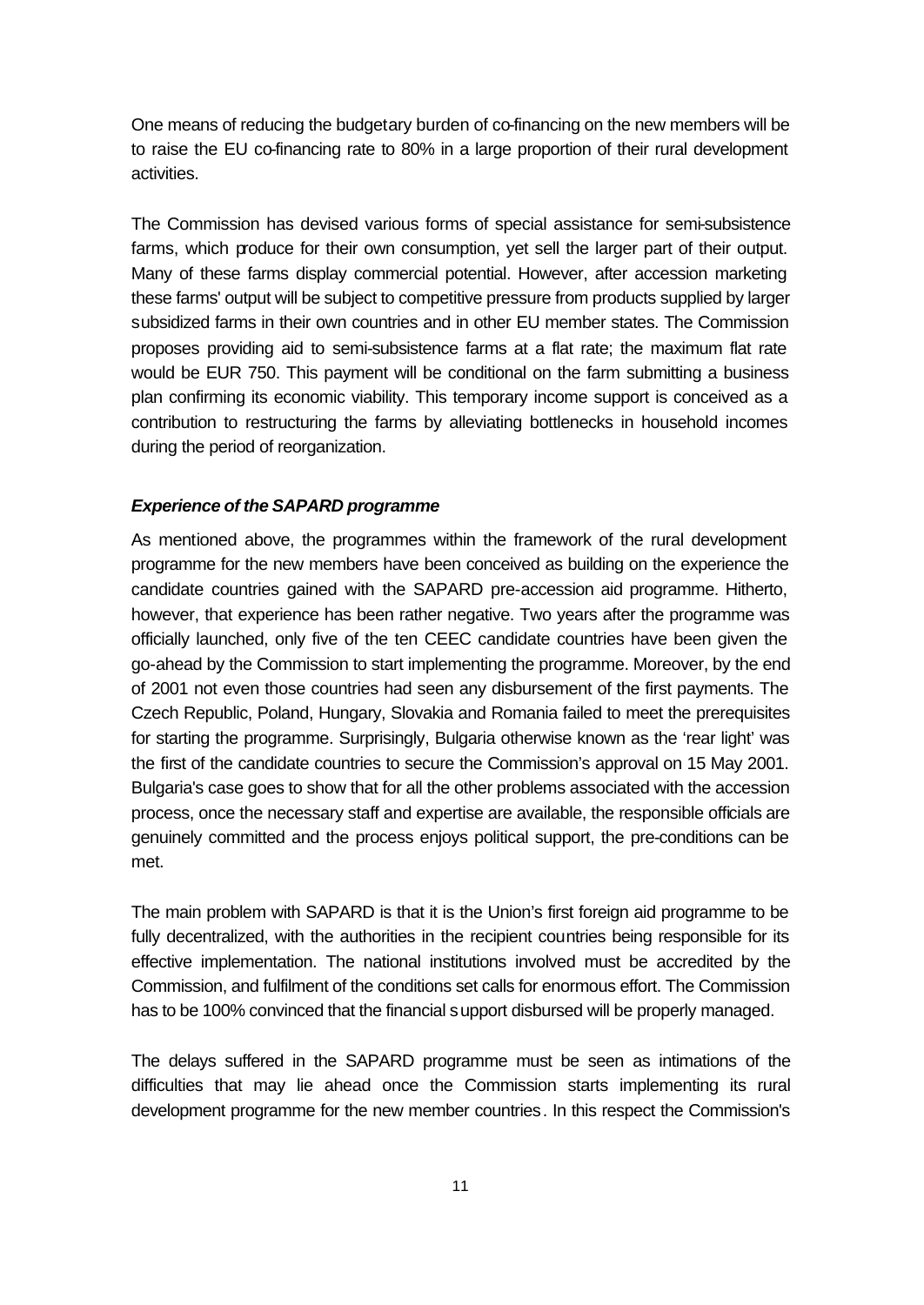intention to attach greater importance to the rural development programmes than to direct payments may prove counterproductive, since the requirements governing the disbursement of direct payments are less stringent (as long as the simplified approach is adopted). Should the problems besetting the SAPARD programmes re-occur in the rural development programmes, there is a certain danger that in the early years of membership the new members will receive only a fragment of the support committed.

### **6 Net financial position of the new members in the first three years of membership**

Estimating the new members' possible net financial position after accession is no mean task. No generally accepted methodology for calculating the net financial position exists, despite the extreme importance of the issue and the prominence it is accorded in discussions about the real burdens on net paying members. A milestone in these discussions was the 'UK rebate': compensation granted to the UK for its large contribution to the joint budget agreed upon in 1984. Margaret Thatcher was able to secure the rebate because calculations incontrovertibly showed that while it paid relatively high contributions on account of the tariffs levied on agricultural imports from third countries and the country's relatively high VAT base (two items in the multi-component scheme for budgetary contributions), the UK received relatively few agricultural subsidies from the joint budget. The UK was thus at a distinct disadvantage compared to other member states at a similar stage of economic development.<sup>6</sup>

According to an official document released by the Commission, budgetary balances can be defined in 30 to 40 'perfectly defensible' ways.<sup>7</sup> The results of calculations based on different definitions can diverge substantially for smaller member states and may distort year-to-year comparisons. If calculating budgetary balances over the few past years has proven so controversial, the estimates of future net financial positions must be viewed in a similar light: at best, they can only be rough approximations. Despite the obvious limitations of such estimates, it is essential to obtain some impression of the possible range of the new member countries' net financial positions in the post-accession period. The section below attempts to assess that range.

The estimate is based on: the budgeted expenditures as published in the Commission's Information Note; the new members' projected contribution outlined in a Commission press release; and the author's own assessment of the expected success/failure rate with

<sup>6</sup> See detailed analysis in Manfred Claus Lödl (2002), 'Das EU-Budget und die öffentliche Haushalte in Österreich', in Gerhard Steger (ed.), *Öffentliche Haushalte in Österreich*, Verlag Österreich, Vienna, p. 190.

<sup>7</sup> *Financing the European Union*, Commission Report on the Operation of the Own Resources System, Annex 3, p. 5, DG XIX, Brussels, 7 October 1998.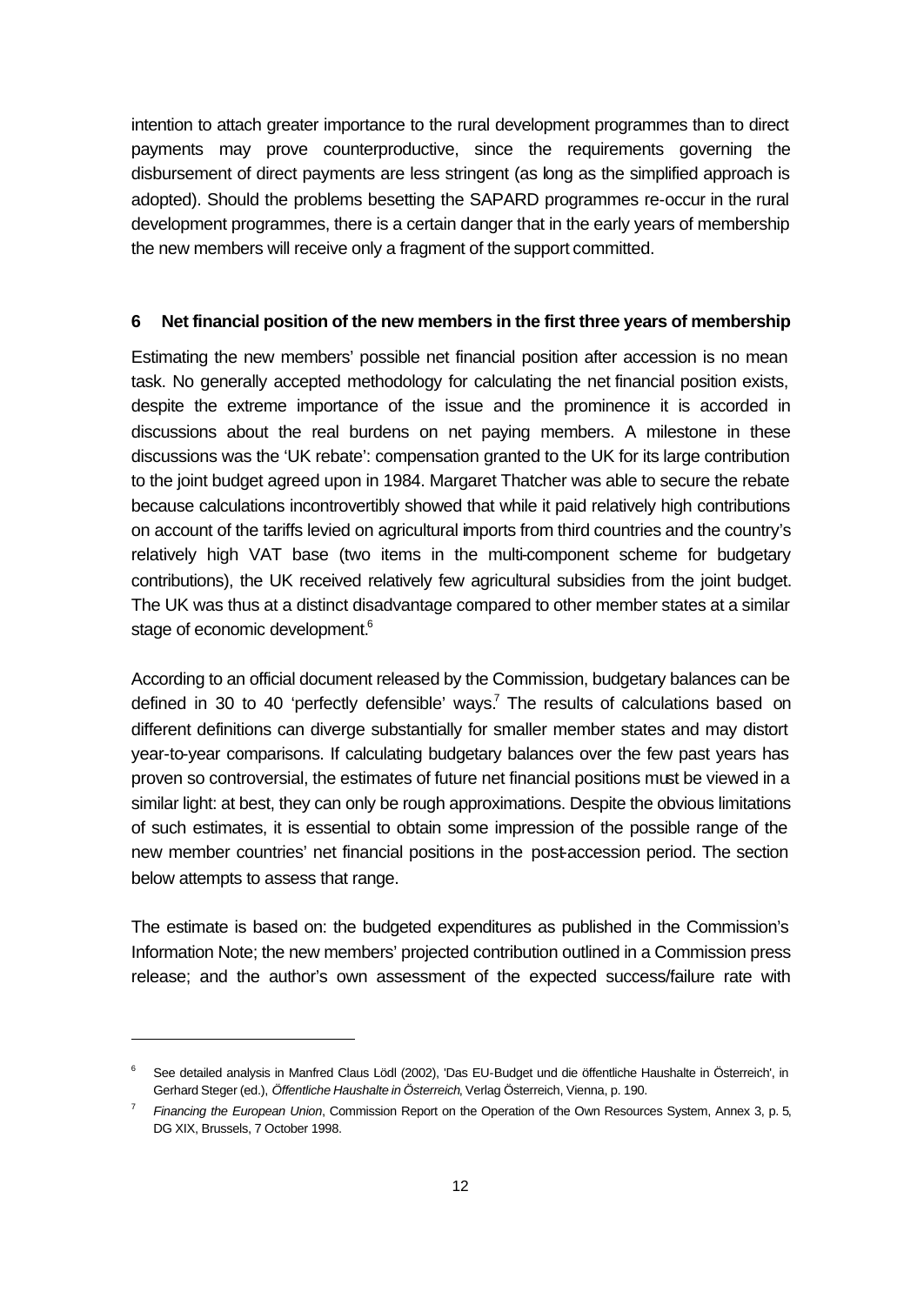respect to the EU resources available. The items of importance to the estimate are as follows:

### A COMMITMENT APPROPRIATIONS

Resources available in a given year for supporting EU co-financed projects. Actual expenditures on individual projects need not necessarily start or end in that year.

### B PAYMENT APPROPRIATIONS

Spending earmarked in the given year for ongoing EU co-financed projects.

### C TRANSFERS DISBURSED

The value thereof depends on the success/failure rate of applications for EU co-financed projects.<sup>8</sup>

### D CONTRIBUTIONS FROM OWN RESOURCES

Contributions by individual member countries to the EU budget according to a multi-component scheme. A member state's share in total unused resources from payment appropriations in the previous year reduces that member state's contribution to the EU budget in the current year.

\*\*\*\*\*\*\*\*\*\*\*\*\*\*\*\*\*\*\*\*\*\*\*\*\*\*\*\*\*\*\*\*\*\*\*\*\*\*\*\*\*\*\*\*\*\*\*\*\*\*\*\*\*\*\*\*\*\*\*\*\*\*\*\*\*\*\*\*\*\*\*\*\*\*\*\*\*\*\*\*\*\*\*\*\*\*\*\*\*\*\*\*\*\*\*\*\*\*\*\*\*\*\*\*

### E NET FINANCIAL POSITION =  $C - D$

l

In estimating the net financial position the following assumptions were made: The date of accession is 2004; the number of acceding countries is ten (all candidate countries, except Bulgaria and Romania).

As for contributions from own resources, the Commission's working hypothesis is based on a figure of up to EUR 5.5 billion in each of the first three years of membership. The Information Note refers to possible budgetary compensation so as to avoid new member states ending up in a worse net budgetary position than in the year prior to enlargement.

<sup>8</sup> 'The inability to absorb the funds may arise from incomplete planning, overoptimistic setting of targets or insufficient feasibility -implementation studies. It may be also due to: the existing inadequate institutional framework, to management weaknesses or to public resistance in the implementation of certain projects. Also it may arise from unfulfilled co-financing requirements stemming either from fiscal problems in the case of the national budget or difficulties in mobilizing private funds.' Sarantis E.G. Lolos (2001), 'The Macroeconomic Effect of EU Structural Transfers on the Cohesion Countries and Lessons for the CEECs', Interim Report IR-01 – 044 /October, IIASA, pp. 7-8.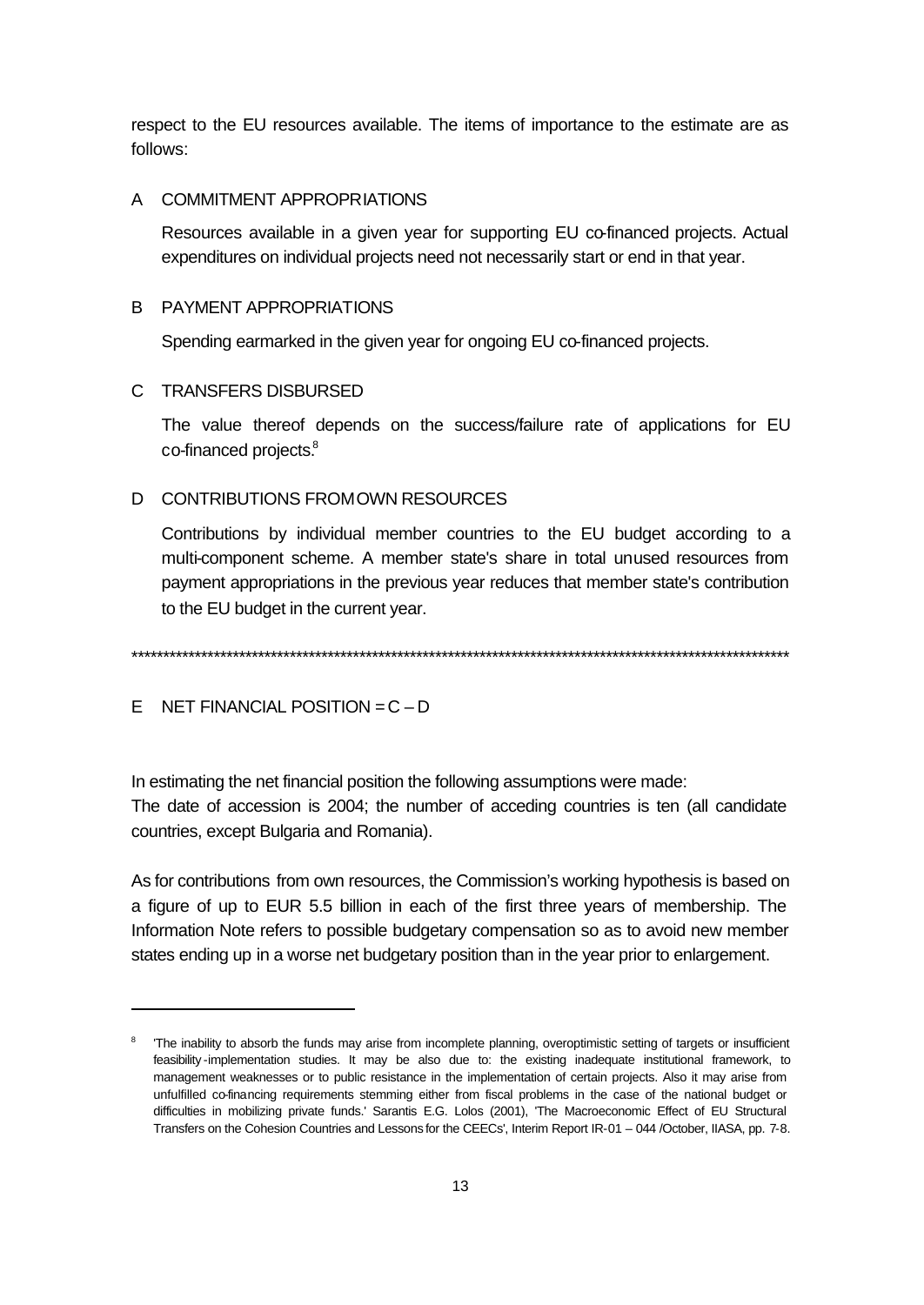To that end, new members may receive budgetary compensation not in excess of EUR 816 million in 2004, EUR 800 million in 2005 and EUR 814 million in 2006. The estimate operates on the assumption that: the annual budgetary contribution will be set at the upper limit indicated  $-$  EUR 5.5 billion<sup>9</sup>; and new members will be awarded the maximum compensation available.

According to the author's optimistic scenario, the new members will be able to obtain 75% of the resources available (payment appropriations) in the form of disbursed transfers throughout the three-year period. A pessimistic scenario reckons with 50%, and in a worstcase scenario it is assumed that the rate would be a mere 30%.

The optimistic scenario is derived from information contained in the Commission's Second Cohesion Report.<sup>10</sup> According to Table A 35 of that report 72% of the resources available in the period 1994-1999 were in fact paid from the Structural Funds (Objectives 1, 2, 3, and 4) for the (unweighted) average of the 15 EU members. As for the Cohesion Funds, the project implementation rate in the last year of the financial framework (1999) ranged from 85% (Portugal, the best performer) to 65% (Greece, the weakest performer). Although project implementation and related payments were extended up until December 2001, this did not change the final balance of the six-year financial framework. Another factor should also be considered: for incumbent countries, extensions from a previous financial framework create a financial buffer for the first two years of the subsequent financial framework – an opportunity that the new members will not be able to avail themselves of. (Extending transfers related to pre-accession aid may, however, serve as a similar buffer for new members.) Based on figures in the experienced member states, an assumption of 75% for actual disbursements for new, inexperienced member states can be regarded as optimistic.

The pessimistic scenario is based on the same source as the optimistic one. Between 1994 and 1999 some EU members performed disappointingly concerning their failure/success rate in receiving transfers from Structural Funds. Italy had a record of 51% (Objective 2) and 52% (Objective 4), Belgium 51% (Objective 2), and the UK 46% (Objective 4). Taking these figures as reference, 50% was projected as the pessimistic scenario for the success/failure rate of the new members in the first three years of their membership.

<sup>9</sup> 'Commission offers a fair and solid approach for financing EU enlargement', *EU Institutions Press Releases* IP/02/170 30 January 2002.

<sup>&</sup>lt;sup>10</sup> Second Report on Economic and Social Cohesion, Statistical Annex, Table A.35 EUROPA Regional Policy Inforegio http://europa.eu.int/comm/r...ces/docoffic/official/reports/p31\_en.htm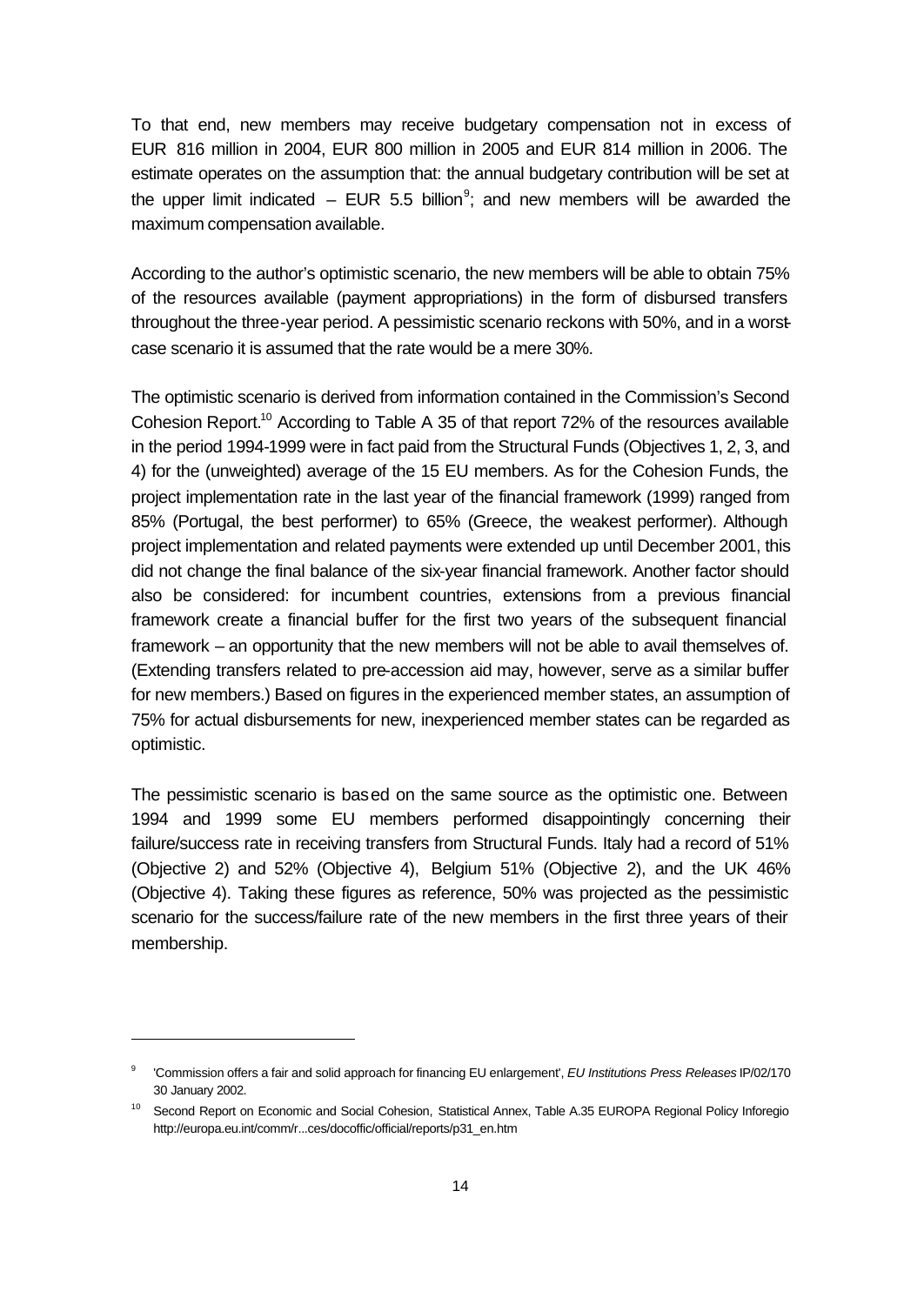A third, worst-case scenario was also elaborated. Here the reference is Poland's experience with pre-accession aid as reported by Poland Interfax. According to that source Poland managed to secure only 28% of the resources theoretically available in 2001.<sup>11</sup> The Polish authorities managing these funds claim much better success/failure rates; according to those statistics in the years 1990-2001 Poland received EUR 2.987 billion, out of which 72% was contracted (as of 31 December 2001) and 61% paid.<sup>12</sup> Independently of Poland's real record with pre-accession aid, a 30% success/failure rate seems to be reasonable for a 'bottom line' position, reflecting profound difficulties of new members to cope with the challenge of membership in this juncture.

As mentioned earlier, unspent resources are not lost completely; they are redistributed among the member states according to their original share in total contributions to the EU budget and their contributions from own resources are reduced by that amount the following year. It is estimated that 5% of the ten new members' unspent resources would be deducted from their own resource contributions the following year. Unspent resources by old EU members may also diminish the burden on the new members, however in no way in the first year of membership. The possible impact of this secondary redistribution on the new members in the second and third years of membership was not taken into consideration.

The outcome of the above computation shows that according to both the optimistic and pessimistic scenarios, the first year of membership will most likely see the new members assuming a net contributor position. Transfers disbursed should make up more than 82% of the payment appropriations needed to arrive at a balanced net financial position in the first year of membership. In all three scenarios, the estimated net financial position will improve considerably in the second and third years of membership. According to both the optimistic and the pessimistic scenario, the new members will become net receivers in the second year. According to the worst-case scenario, they will remain net contributors in the second and third years as well.

The relative significance of the net financial position measured as a percentage of the new members' GDP is surprisingly low. It is less than 1% each year according to all the three scenarios, except in the optimistic scenario for 2006 when it amounts to 1.06%. Should the new members be able to absorb 100% of the payment appropriations earmarked for the first year, the (positive) net financial position would only amount to 0.26% of their

<sup>11</sup> According to *Interfax Poland* in 2001 Poland absorbed EUR 316 million of the EUR 1.22 billion available (*Világgazdaság*, 25 Februrary 2002).

<sup>&</sup>lt;sup>12</sup> Information from the Department for Economic and Social Analyses Office of the Committee for European Integration, Warsaw.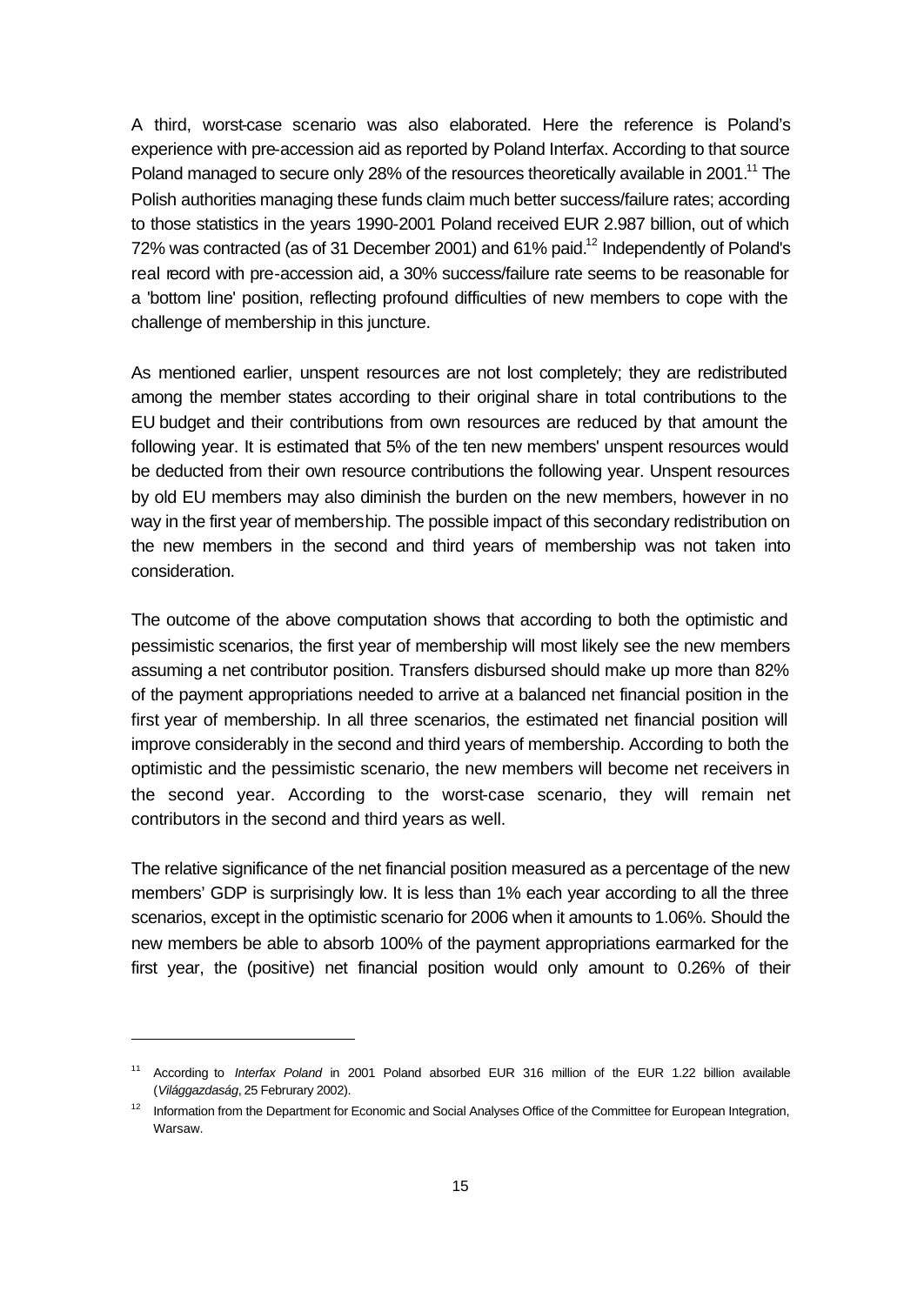Table 6

## **Estimated net financial position of the new members, 2004-2006 Assumption: Accession of ten new member states in 2004**

(EUR million, 1999 prices)

|                                                           | 2004    | 2005    | 2006    |
|-----------------------------------------------------------|---------|---------|---------|
| <b>1. COMMITMENT APPROPRIATIONS</b>                       | 10,794  | 13,400  | 15,966  |
| <b>2. PAYMENT APPROPRIATIONS</b>                          | 5,686   | 10,493  | 11,840  |
| <b>3. TRANSFERS DISBURSED</b>                             |         |         |         |
| (Author's estimate)                                       |         |         |         |
| 3.1 Optimistic scenario A                                 |         |         |         |
| (75% of payment appropriations)                           | 4,265   | 7,870   | 8,880   |
| 3.2 Pessimistic scenario B                                |         |         |         |
| (50% of payment appropriations)                           | 2,843   | 5,247   | 5,920   |
| 3.3 Worst-case scenario C                                 |         |         |         |
| (30% of payment appropriations)                           | 1,706   | 3,148   | 3,552   |
| <b>4. CONTRIBUTIONS FROM OWN RESOURCES</b>                |         |         |         |
| 4.1 Commission estimate "full"                            | 5,500   | 5,500   | 5,500   |
| $4.2 = 4.1$ reduced by EUR 816 million in 2004;           | 4,684   | 4,700   | 4,686   |
| 800 in 2005; 814 in 2006                                  |         |         |         |
| $4.3 = 2 - 3.1$ (scenario A)                              | 1,422   | 2,623   | 2,960   |
| $4.3.1 = (5\% \text{ of } 4.3)$                           | 71      | 131     | 148     |
| $4.4 = 2 - 3.2$ (scenario B)                              | 2,843   | 5,247   | 5,920   |
| $4.4.1 = (5\% \text{ of } 4.4)$                           | 142     | 262     | 296     |
| $4.5 = 2 - 3.3$ (scenario C)                              | 3,980   | 7,345   | 8,288   |
| $4.5.1 = (5\% \text{ of } 4.5)$                           | 199     | 367     | 414     |
| 4.6 author's estimate, scenario A                         | 4,684   | 4,629   | 4,555   |
| $=$ (4.2 less 4.3.1/2004 in 2005 and 4.3.1/2005 in 2006)* |         |         |         |
| 4.7 author's estimate, scenario B                         | 4,684   | 4,558   | 4,424   |
| $=$ (4.2 less 4.4.1/2004 in 2005 and 4.41/2005 in 2006)*  |         |         |         |
| 4.8 author's estimate, scenario C                         | 4,684   | 4,501   | 4,319   |
| $=$ (4.2 less 4.5.1/2004 in 2005 and 4.5.1/2005 in 2006)* |         |         |         |
| 5. AGGREGATE GDP OF THE TEN NEW MEMBERS                   |         |         |         |
| (Author's estimate)                                       | 384,883 | 397,521 | 409,752 |
|                                                           |         |         |         |

(Table 6 ctd.)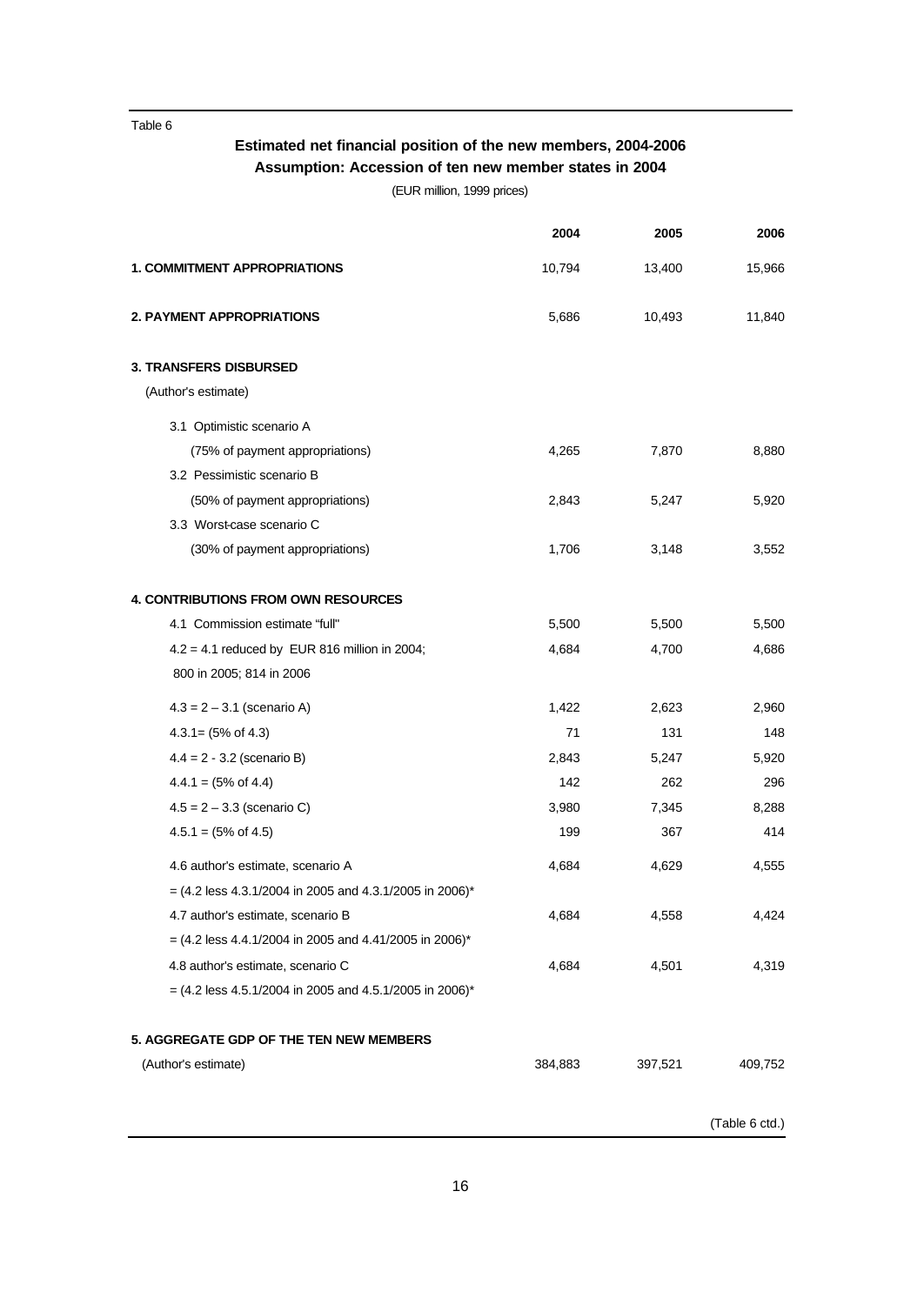| Table 6 ctd.                                  |          |          |       |
|-----------------------------------------------|----------|----------|-------|
|                                               | 2004     | 2005     | 2006  |
| <b>6. NET POSITION</b>                        |          |          |       |
| (Author's estimate)                           |          |          |       |
| Optimistic scenario: 3.1 less 4.6             | -420     | 3,241    | 4,325 |
| Pessimistic scenario: 3.2 less 4.7            | $-1,841$ | 689      | 1,496 |
| Worst-case scenario: 3.3 less 4.8             | $-2,978$ | $-1,353$ | -767  |
| (Outgoing pre-accession aid transfers?)**     | 1,100    |          |       |
| Optimistic scenario in % of new members' GDP  | $-0.11$  | 0.82     | 1.06  |
| Pessimistic scenario in % of new members' GDP | $-0.48$  | 0.17     | 0.37  |
| Worst-case scenario in % of new members' GDP  | $-0.77$  | $-0.34$  | -0.19 |
| (Outgoing pre-accession aid transfers?)**     | 0.29     |          |       |

*Notes: \** 5% of undisbursed payment appropriations in any given year may diminish payments to the EU budget in the next year. (5% is the approximate share of the new member countries in members' total contributions to the EU budget.) Data for payments to the EU budget in the table are adjusted by estimated undisbursed payment appropriations for the new members, but they do not include the respective share in possible unused resources from payment appropriations for the EU 15.

\*\* The figure corresponds to about one third of the EUR 3120 million pre-accession aid available to the candidate countries in any one year.

*Source*: Communication from the Commission, Information Note Common Financial Framework 2004-2006 for the Accession Negotiations SEC (2002) 102 final, Brussels, 30.1.2002, p. 10 and 'Commission offers a fair and solid approach for financing EU enlargement', Press Release by the Commission, 30 January 2002. Own calculations are based on data from the abovementioned documents.

aggregate GDP in the first year of membership. By way of comparison, the estimated annual net FDI inflow to this group of countries over the same period will amount to about 4% of their aggregate GDP.<sup>13</sup> The current account position of the respective countries may change from one year to the next to a much larger extent than the sum of all EU-related transfers. Poland's current account deficit in terms of its GDP changed by 2.3 percentage points in the period 2000-2001 (from -6.3 to -4.0), while that of Slovakia shifted by 3.9 percentage points (-3.7 to -7.6).

Table 6 shows that a possible prolongation of the outgoing pre-accession aid transfers may substantially improve the first year's balance. Nevertheless, pre-accession aid is not part of the financial framework for enlargement; its possible role will have to be addressed separately.

<sup>&</sup>lt;sup>13</sup> Estimate by G. Hunya, FDI expert of the WIIW.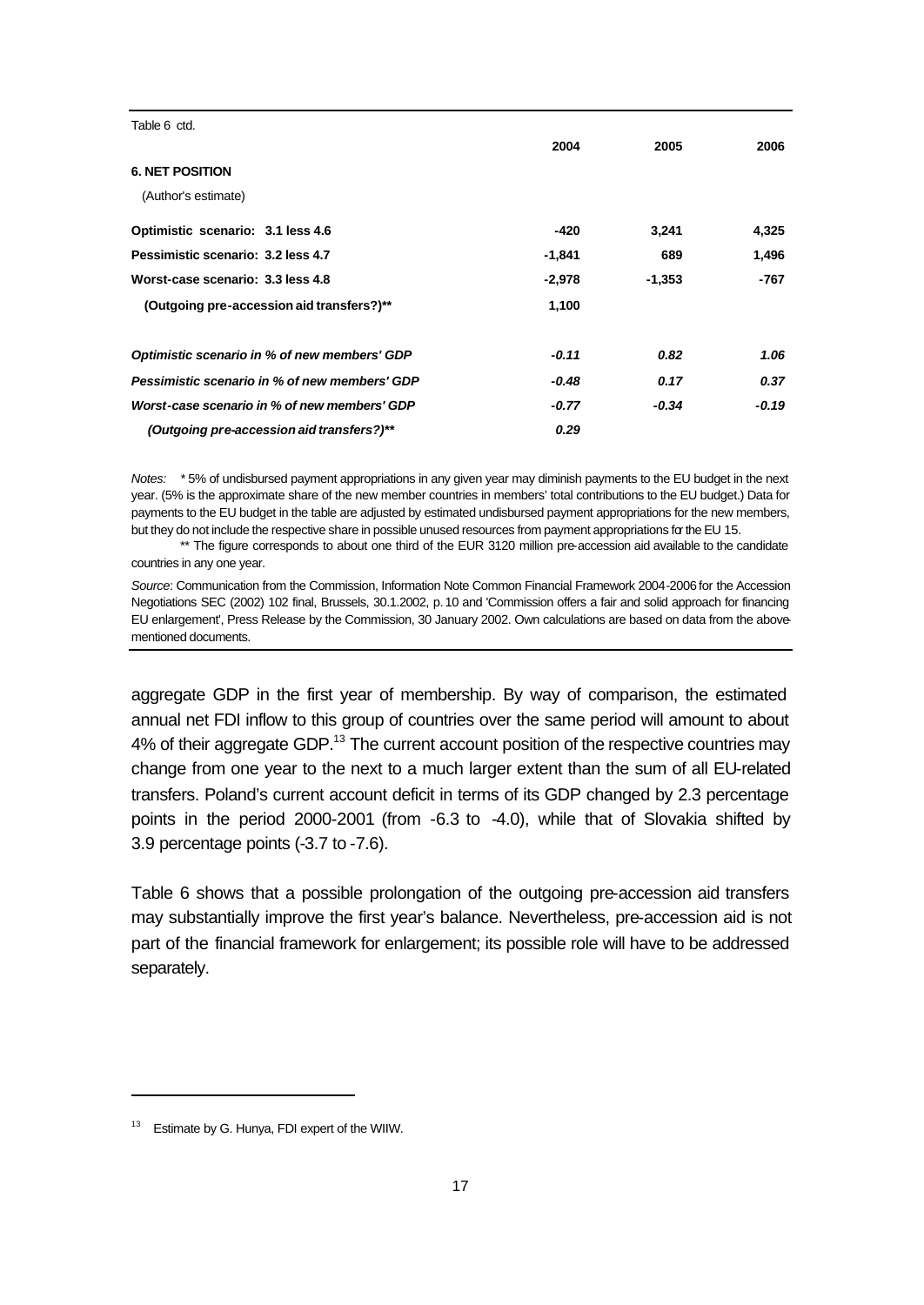| Table 7  |                                                                                                                    |                                            |                        |
|----------|--------------------------------------------------------------------------------------------------------------------|--------------------------------------------|------------------------|
|          | Net financial position of selected EU members in 1995-2000,                                                        | as % of GDP                                |                        |
|          |                                                                                                                    | <b>Net financial position</b><br>1995-2000 |                        |
|          | Worst                                                                                                              | <b>Best</b>                                |                        |
| Greece   | 3.22                                                                                                               | 4.35                                       |                        |
| Ireland  | 1.83                                                                                                               | 4.56                                       |                        |
| Portugal | 1.93                                                                                                               | 3.23                                       |                        |
| Spain    | 0.86                                                                                                               | 1.72                                       |                        |
|          |                                                                                                                    |                                            | 1995                   |
|          | Worst                                                                                                              | <b>Best</b>                                | (First year in the EU) |
| Austria  | $-0.50$                                                                                                            | $-0.20$                                    | $-0.50$                |
| Finland  | $-0.22$                                                                                                            | 0.17                                       | $-0.13$                |
| Sweden   | $-0.60$                                                                                                            | $-0.35$                                    | $-0.43$                |
|          | Course, Kannaisaiseksuiskt ühen die Aufteilung der sperature EU Ausgeben 2000 noch Mitalis destasten LOsptamben 20 |                                            |                        |

By way of comparison, the Cohesion-countries enjoyed much better net financial positions in the period 1995-2000 than those the new members will enjoy in the first three years of the post-accession period.

*Source:* 'Kommissionsbericht über die Aufteilung der operativen EU-Ausgaben 2000 nach Mitgliedsstaaten', September 2001, quoted in M. C. Lödl (2002), 'Das EU-Budget und die öffentliche Haushalte in Österreich', in Gerhard Steger (ed.), *Öffentliche Haushalte in Österreich*, Verlag Österreich, Vienna, p. 202.

The information note issued by the Commission emphasizes that high priority has been given to ensuring that the new member states will not be financially worse off after accession. Table 8 compares the estimated net financial positions of the new members in the final year before and the first year after accession, assuming that 100% of the pre-accession aid 'payment appropriations' <sup>14</sup> in 2003 and 100% of the payment appropriations in 2004 will in fact be disbursed. The maximum possible reduction of own resource contributions was taken into consideration. The indicators in Table 8 show that the Commission's aim of averting a deterioration of the net financial position cannot be achieved under the conditions projected for financing enlargement: the net financial position of the ten new members may well deteriorate by more than EUR 600 million immediately upon accession compared to their position in the final year prior to their joining the EU.

<sup>&</sup>lt;sup>14</sup> In the first step pre-accession aid commitments were calculated from the whole sum (according to the Berlin scenario) deducing estimated parts falling on Bulgaria and Romania. In the second step the commitment/payment appropriations rate (74.2%) projected by the Commission for 2006 for the new members was applied for calculating 'payment appropriations' for the pre-accession aid in 2003.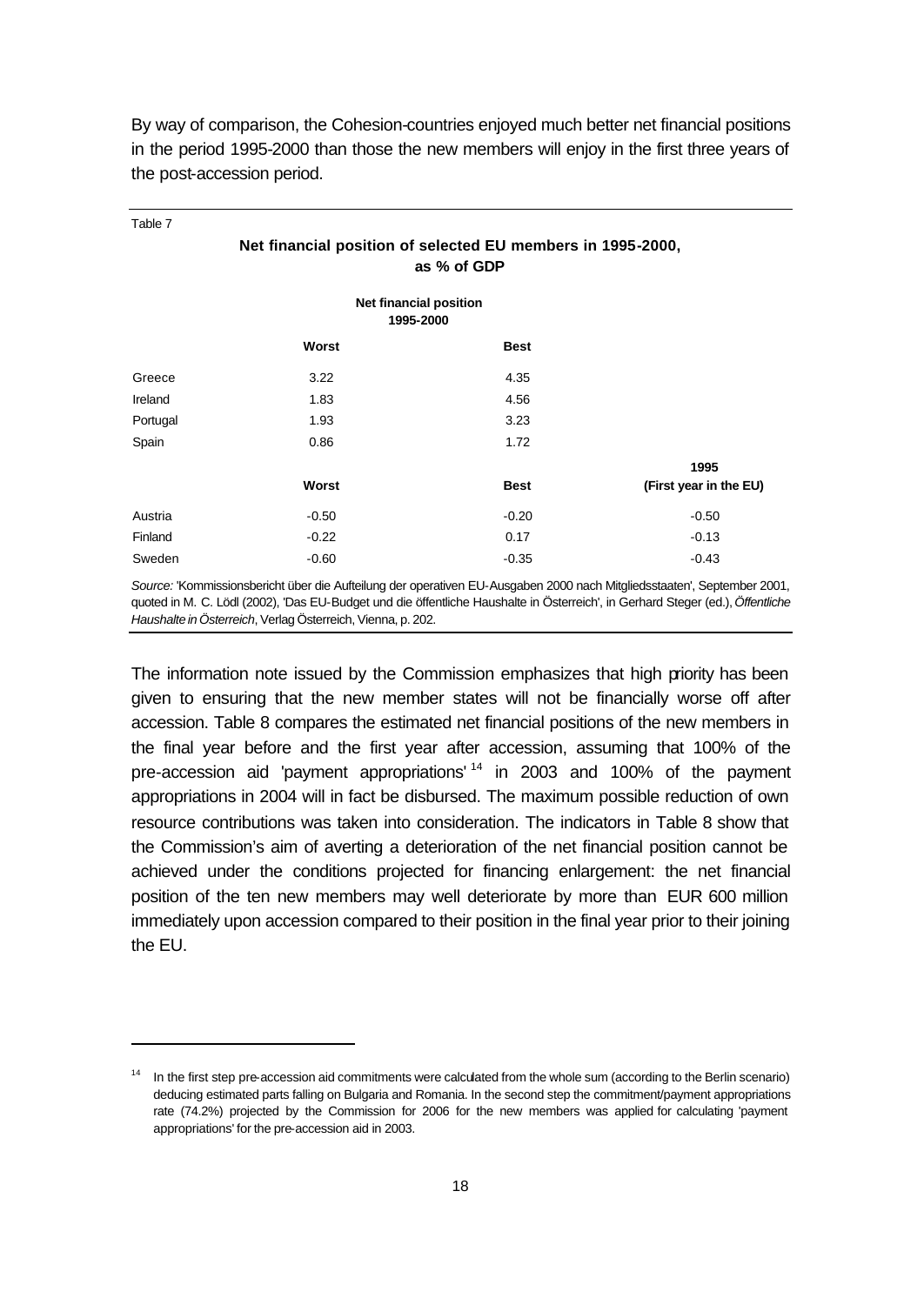Table 8

### **Estimated net financial position of the new members one year before and in the first year of enlargement**

| New members: transfers from and to the EU budget                                                                           | 2003 | 2004 |
|----------------------------------------------------------------------------------------------------------------------------|------|------|
| (+) Pre-accession aid, payment appropriations* (estimated)                                                                 | 1632 |      |
| (+) Payment appropriations                                                                                                 |      | 5686 |
| (-) Own resources contributions (with max. reduction)                                                                      |      | 4684 |
| Net position (estimated)                                                                                                   | 1632 | 1002 |
| <i>Note:</i> * Excluding Bulgaria and Romania.                                                                             |      |      |
| Source: Table 6 and European Council (1999), Presidency Conclusions, Berlin (Berlin European Council, 24 and<br>25 March). |      |      |

### **7 Concluding comments**

Undoubtedly under the given circumstances, the Commission had no opportunity to elaborate a proposal that would satisfy both the new candidate countries and the old EU members, while simultaneously ensuring that integration into the highly complicated redistribution system of the EU would ensue in a manner that promotes the rapid modernization of the late entrants. Hence, the critical remarks coming from all sides do not necessarily mean that the proposals are bad or unfeasible.

The figures set in the Berlin scenario seem to be the touchstone of the whole financing package, and certainly only for the period 2004-2006. There can be no doubt that the candidate countries will insist on participating in all aspects of the next financial framework: 2007-2013.

The segment addressing structural activities seems to be acceptable  $-$  even to the candidate countries. For the period beyond 2006, the 4% cap (ratio to GDP) on structurerelated transfers guarantees that costs will not explode in this context. One can only raise a question as to the rationality of the argument behind the 'phasing-in' of the transfers from the Structural Funds: if on account of their limited absorptive capacity the new members can utilize the transfers committed from one unit to a lesser degree than the incumbent countries, why is that a reason to allocate them fewer resources, as though they had a greater absorptive capacity? Given their weak absorptive capacity, they will merely derive a lesser amount of disbursed payments from the lesser amount of committed transfers. It would have been more straightforward to argue that additional funding is not available for those three years.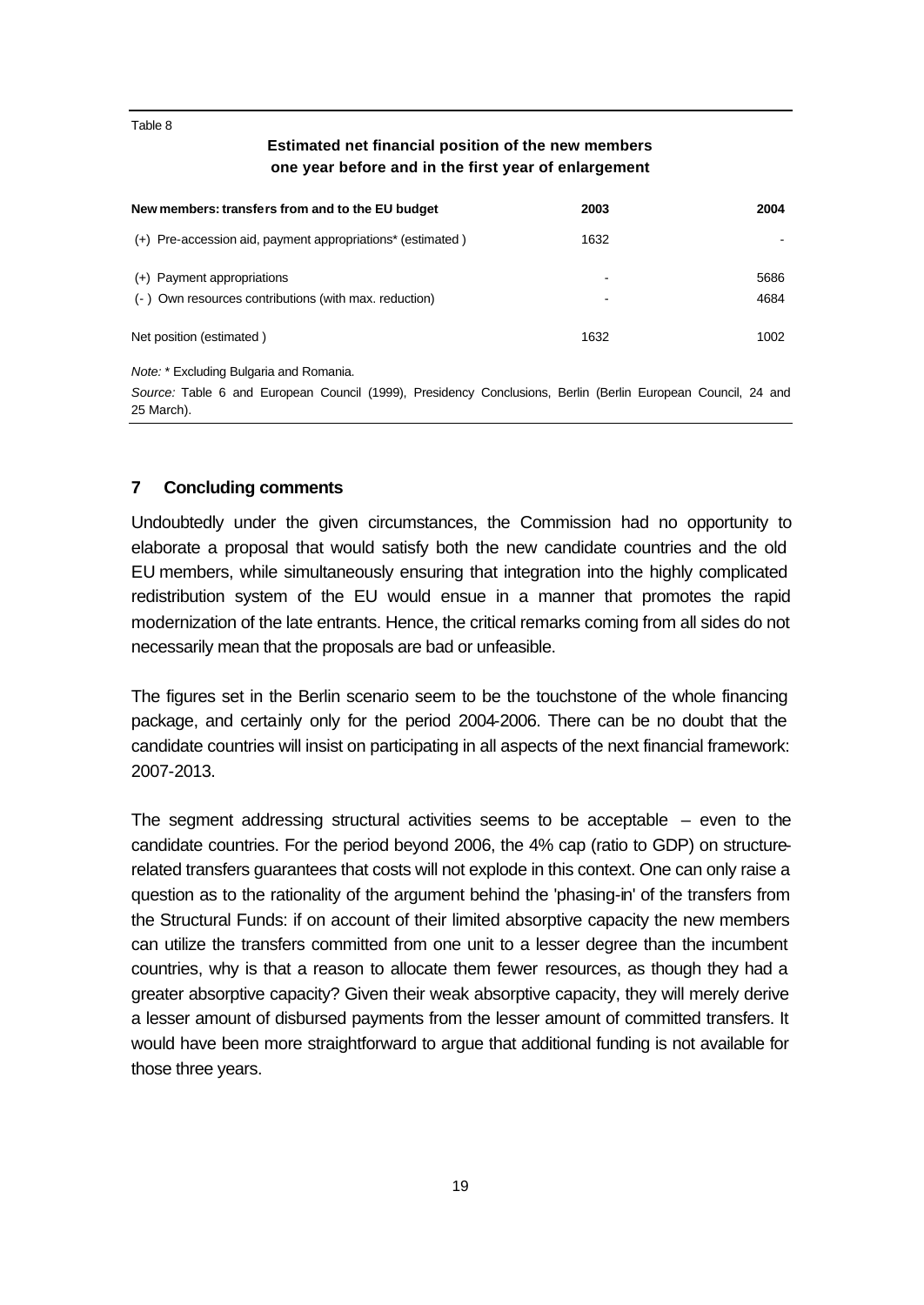In agriculture-related financing direct payments is a really difficult issue. Although the CAP in itself is anything but a system enhancing efficiency and competitiveness, it is impossible to be in the European Union without being part of the CAP. Therein lies the problem with the Commission's proposal: 'phasing-in' direct payments per se may well be justified by the arguments enlisted by the Commission, but 'phasing-in' direct payments *and* immediately exposing the farmers in the candidate countries to unbridled competition in the single market dominated by EU farmers enjoying full-scale (100%) subsidies poses a challenge that the newcomers cannot meet. In this respect, a major revision of the proposal seems inevitable.

The solutions proposed by the Commission to facilitate a 'soft landing' in the CAP in other respects are to be welcomed, e.g. lower co-financing requirements for the new members in rural development projects or a special form of assistance for self-subsistence farmers. Probably the only way for the candidates to obtain a more advantageous set of accession conditions in the field of agriculture will be to secure further concessions in areas where it does not involve the old members in more expenditure. Better co-financing requirements are typical devices; they relieve the burden on the new members without increasing that on the incumbents.

The net financial position is one of the most important issues of EU membership. Nevertheless, it is unjustified to interpret the net financial position as the balance of overall costs and benefits of membership in the European Union. The consequences of being integrated into the single market may yield benefits or disadvantages that match the impact of financial transfers, not to mention the political and security aspects and the pressure to modernize the institutional and legal system following acceptance of the *acquis*  communautaire.<sup>15</sup> The net financial position merely reflects the primary effects of transfers; their secondary effects remain concealed.<sup>16</sup> Possible non-enlargement would entail considerable costs for the ten applicant countries in terms of the opportunities they would lose of achieving higher GDP growth rates.<sup>17</sup>

As mentioned above, the macro-economic significance of the new members' net financial position is small. The impact of a possible negative balance of transfers (or prospects of a negative balance prior to accession) from and to the EU is primarily political, providing arguments for populists opposed to accession and eventually leading to a profound disappointment among the people in the countries concerned. The outcome may be a

<sup>15</sup> Jørgen Mortensen and Sándor Richter (2000), 'Measurement of Costs and Benefits of Accession to the European Union for Selected Countries in Central and Eastern Europe', *WIIW Research Reports* , No. 263, Vienna.

<sup>&</sup>lt;sup>16</sup> Lödl, op.cit.

<sup>&</sup>lt;sup>17</sup> Fritz Breuss, 'Kosten der Nicht -Erweiterung der EU für Österreich', WIFO study commissioned by Wirtschaftskammer Österreich, March 2002.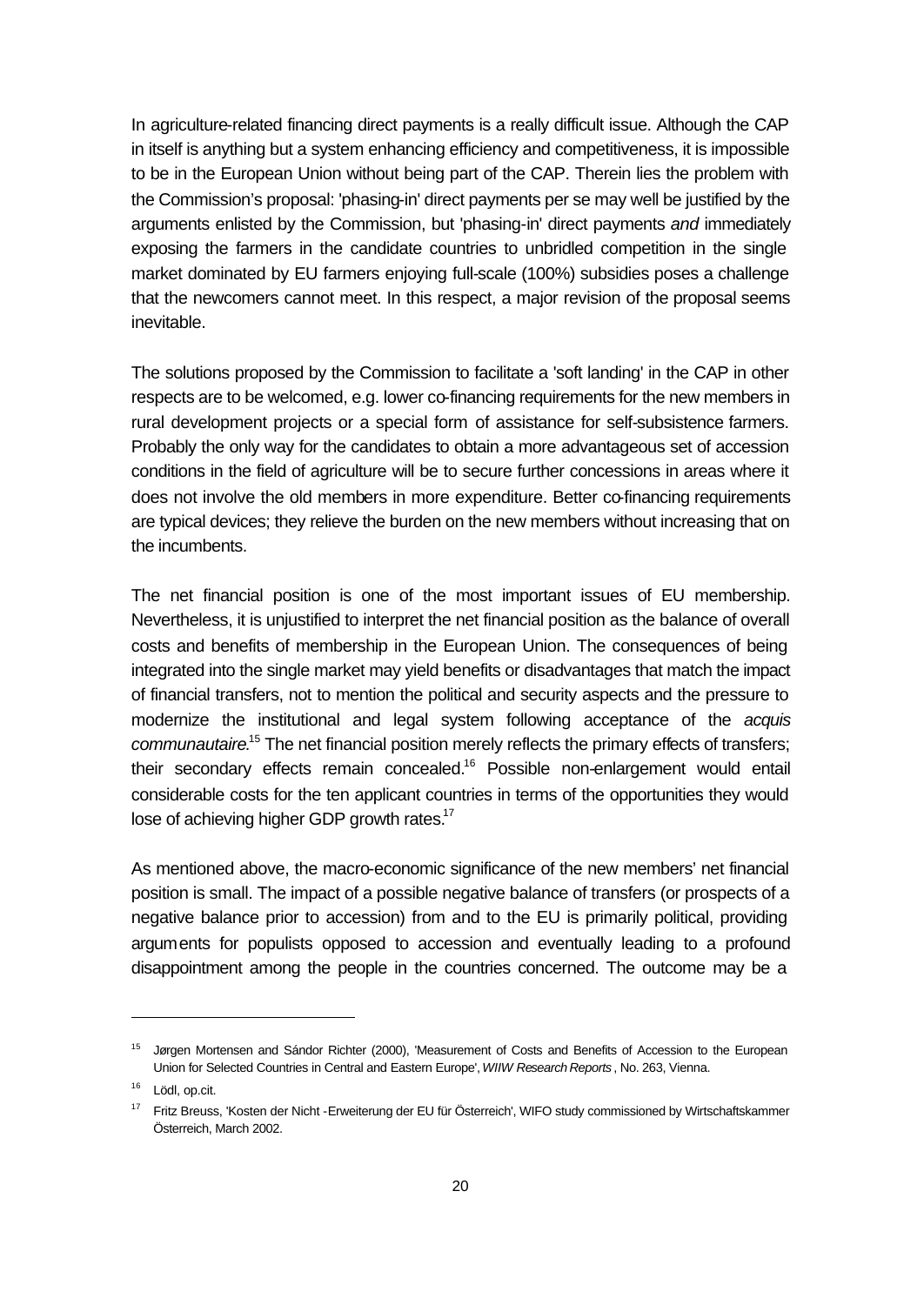rejection of the accession treaties following the referenda in the candidate countries or a serious political crisis after accession.

The possible solution may come either from within the proposed financial framework or without. Rearranging things so as to increase transfers in the first year of membership and decrease them in the second and third years may well create a buffer for the first year, leaving the total balance for the period 2004-2006 unchanged. A solution from without may be to use the resources set aside for the pre-accession aid as yet unspent or to extend those programmes already up and running in the year prior to accession. Introducing one or more new financial instruments to address the problem would also be an option. Earlier enlargements brought about such innovative solutions taking into consideration the special needs of the new members (e.g. the support for the sparsely populated northern regions in Finland and Sweden). In any case, the problem of the net financial position in the first three years of membership, but in the first year in particular, calls for careful analysis and a comprehensive action plan that goes beyond the efforts undertaken hitherto.

With regard to the critical responses to the Commission's proposals from both the EU 15 and the candidate countries, it is questionable whether the incumbent countries will be able to elaborate a joint position this spring or whether the financial chapters can be finalized with the candidate countries as foreseen in the 'road map'. Elections in France and Germany may delay the process. Under those circumstances, the dual target comprising accession by 2004 and incorporation of ten new members would seem over-ambitious. 2005 seems the more likely accession date. It must be pointed out that it is in the elemental interests of the candidate countries that they be able to participate in the elaboration of the European Union's financial framework for the period 2007-2013: a precondition for this being accession by 2005 at the latest.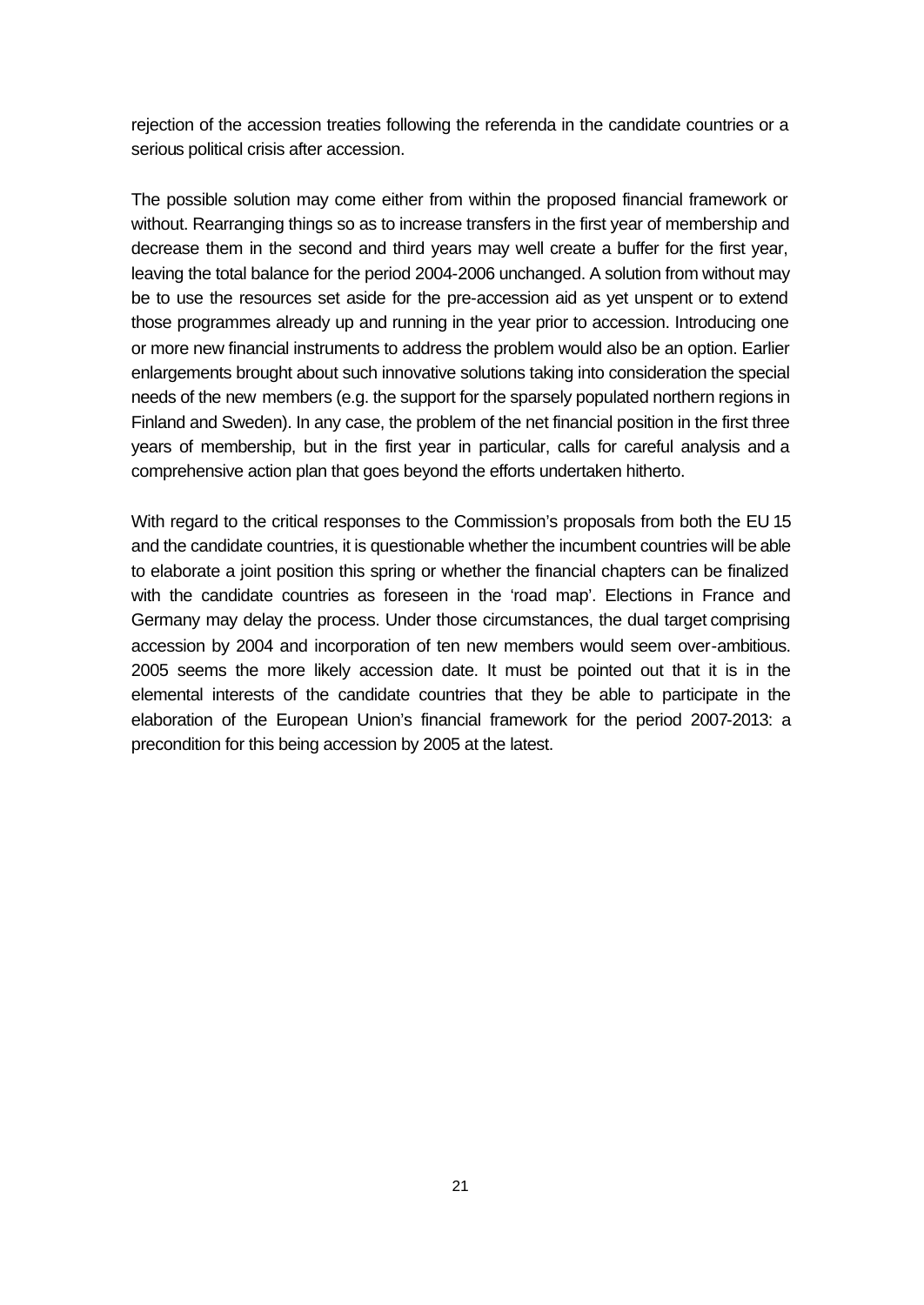#### **References**

Breuss, Fritz (2002), 'Kosten der Nicht-Erweiterung der EU für Österreich', WIFO study commissioned by Wirtschaftskammer Österreich, March.

'Commission offers a fair and solid approach for financing EU enlargement', *EU Institutions Press Releases* IP/02/170, 30 January 2002.

Communication from the Commission, Information Note, *Common Financial Framework 2004-2006 for the Accession Negotiations*, SEC (2002) 102 final, Brussels, 30 January 2002.

*Enlargement and Agriculture: Successfully integrating the new Member States into the CAP*, Issues paper SEC (2002) 95 final, Brussels, 30 January 2002.

European Council (1999), Presidency Conclusions, Berlin (Berlin European Council, 24 and 25 March).

*Financing the European Union*, Commission Report on the Operation of the Own Resources System, Annex 3, p. 5.DG XIX, Brussels, 7 October 1998.

Mortensen, Jørgen and Sándor Richter (2000), 'Measurement of Costs and Benefits of Accession to the European Union for Selected Countries in Central and Eastern Europe', *WIIW Research Reports*, No. 263, Vienna.

Lödl, Manfred Claus (2002), 'Das EU-Budget und die öffentliche Haushalte in Österreich', in Gerhard Steger (ed.), *Öffentliche Haushalte in Österreich*, Verlag Österreich, Vienna.

Lolos, Sarantis E.G. (2001), 'The Macroeconomic Effect of EU Structural Transfers on the Cohesion Countries and Lessons for the CEECs', Interim Report IR-01 – 044 /October, IIASA.

Second Report on Economic and Social Cohesion, Statistical Annex, Table A.35 EUROPA Regional Policy Inforegio http://europa.eu.int/comm/r...ces/docoffic/official/reports/p31\_en.htm

www.euractiv.com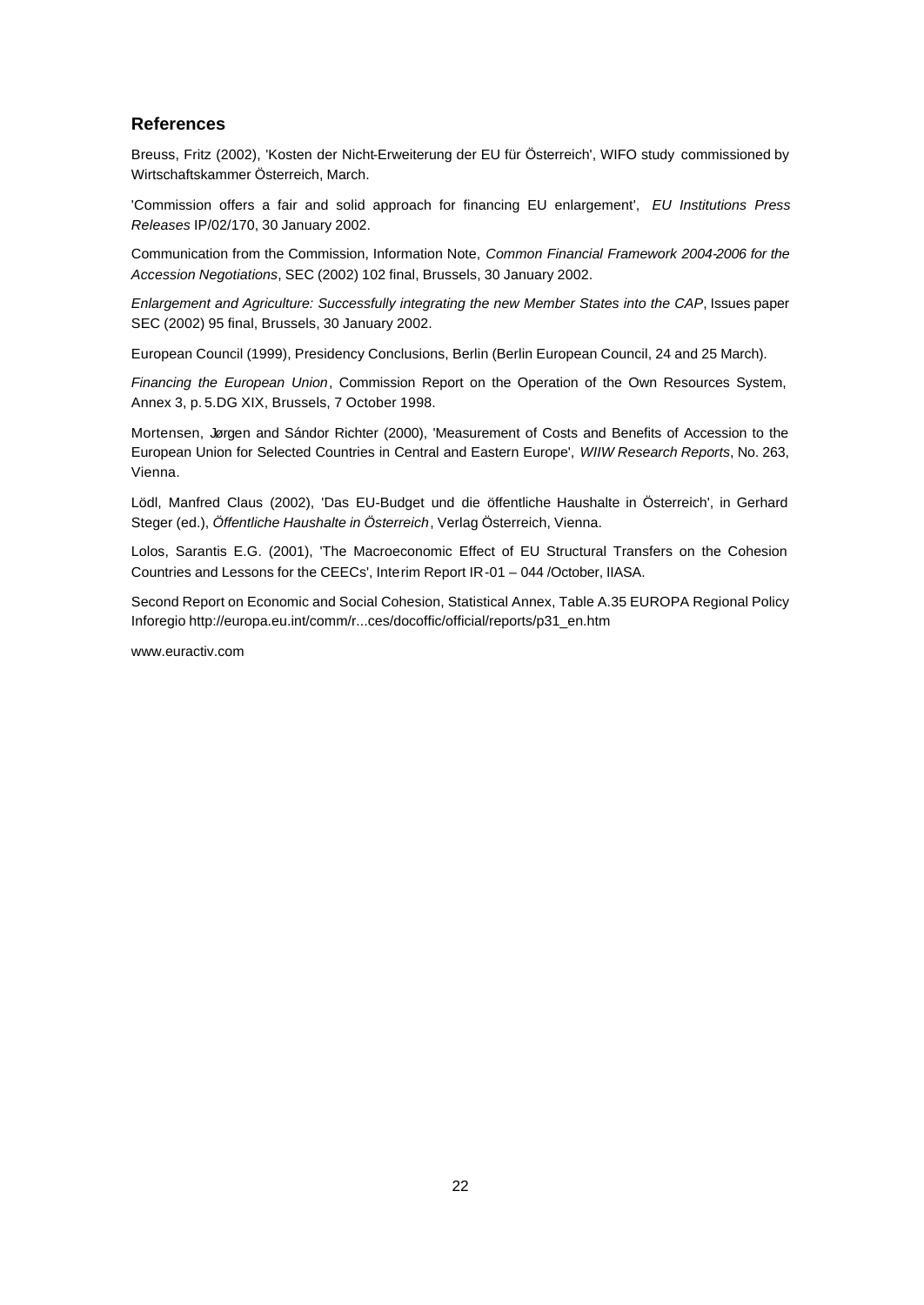## **Short list of the most recent WIIW publications** (as of April 2002)

*For current updates and summaries see also WIIW's website www.wiiw.ac.at*

#### **The EU Enlargement Process: Current State of Play and Stumbling Blocks**

by Sándor Richter *WIIW Current Analyses and Country Profiles*, No. 17, April 2002 21 pages including 8 Tables, EUR 30.00

#### **The Vienna Institute Monthly Report 2002/4**

edited by Leon Podkaminer

- Real convergence and real appreciation: the Czech experience
- CEE agriculture in an enlarged EU: a hard landing ahead?
- The evolution of inequality in Poland
- Selected monthly data on the economic situation in ten transition countries, 2000 to 2002
- Guide to WIIW statistical services on Central and Eastern Europe, Russia and Ukraine WIIW, April 2002

34 pages including 19 Tables and 6 Figures (exclusively for subscribers to the WIIW Service Package)

#### **Technical Change, Effective Demand and Economic Growth**

by Michael Landesmann and Robert Stehrer *WIIW Working Papers*, No. 22, April 2002

32 pages including 3 Tables and 4 Figures, EUR 8.00 (free PDF download from the WIIW website)

#### **A Feasibility Study on the Creation of a Loan and Capital Guarantee Institution in Slovakia**

by FGG – Finanzierungsgarantie-Gesellschaft mbH, Vienna WIIW, Vienna 2002 272 pages, EUR 35.00 (ISBN 3-85209-0022-9)

#### **Potential Trade in South-East Europe: a Gravity Model Approach**

by Edward Christie *WIIW Working Papers*, No. 21, March 2002 35 pages, EUR 8.00 (free PDF download from the WIIW website)

#### **The Vienna Institute Monthly Report 2002/3**

edited by Leon Podkaminer

- Labour markets in the Czech and Slovak Republics
- Sector profile: the metals sector in the CEECs
- 'Regional economic co-operation in Asia: challenges for Europe' report on conference in Vienna, 4/5 October 2001
- 'Economic perspectives of European integration and implications for Asia' announcement of conference in Tokyo, 23/24 May 2002
- Selected monthly data on the economic situation in ten transition countries, 2000 to 2002
- Guide to WIIW statistical services on Central and Eastern Europe, Russia and Ukraine

WIIW, March 2002

48 pages including 19 Tables and 6 Figures (exclusively for subscribers to the WIIW Service Package)

#### **Development and Prospects of the Basic Metals and Fabricated Metal Products Sector in the Central and Eastern European Countries**

by Doris Hanzl *WIIW Industry Studies*, No. 2002/1, February 2002 65 pages including 36 Tables and 10 Figures, EUR 70.00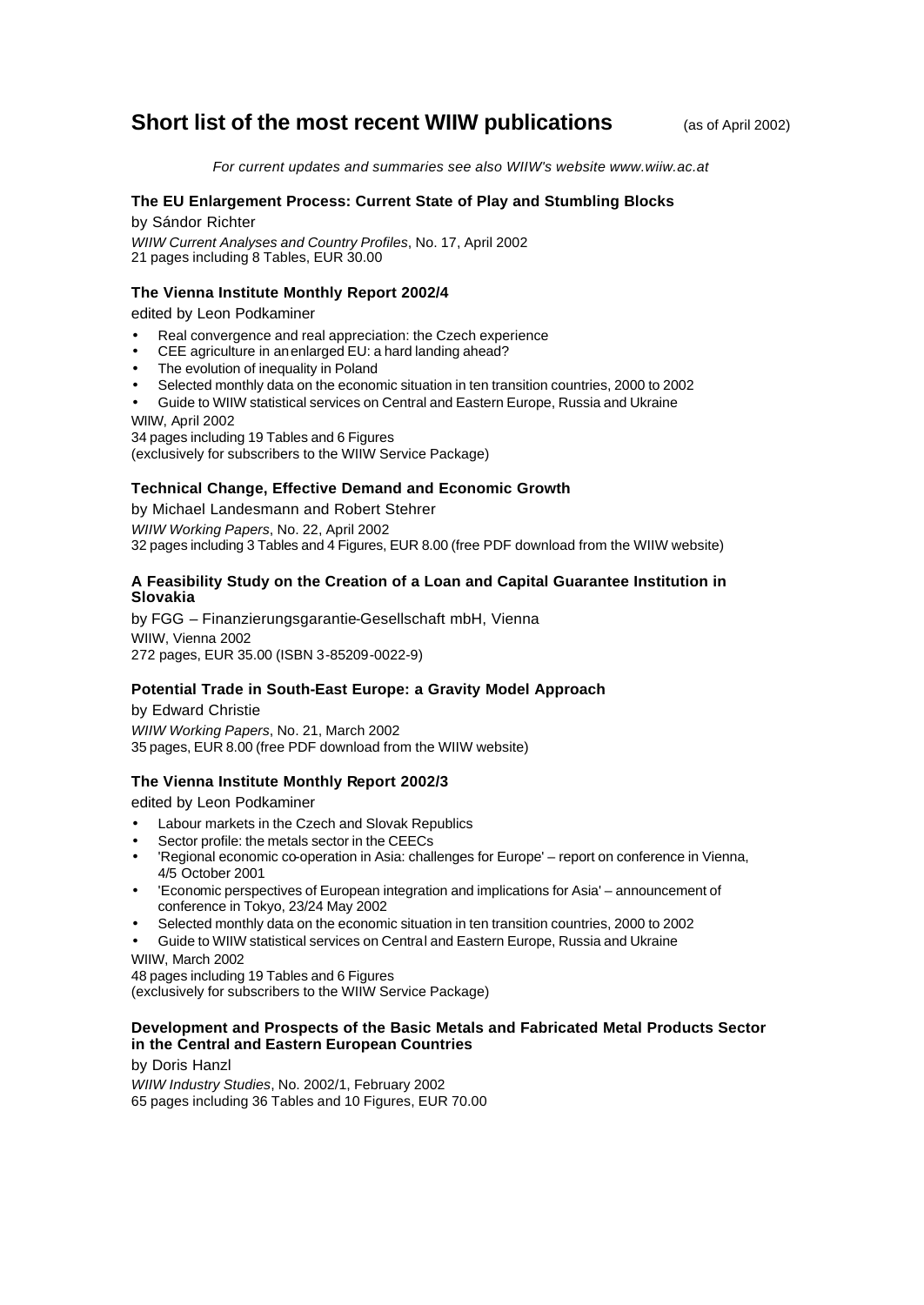#### **Transition Countries Face Up to Global Stagnation: Is It Catching?**

by Josef Pöschl et al. *WIIW Research Reports*, No. 283, February 2002 95 pages including 29 Tables and 14 Figures, EUR 70.00

#### **WIIW-WIFO Database. Foreign Direct Investment in Central and East European Countries and the Former Soviet Union**

by Gábor Hunya and Jan Stankovsky WIIW-WIFO Monograph, Vienna, **Update February 2002** 46 pages including 41 Tables, EUR 47.00

#### **Regional Economic Co-operation in Asia: Challenges for Europe**

Proceedings of a conference jointly organized by The Vienna Institute for International Economic Studies (WIIW) and the Japan Center for International Finance (JCIF), Vienna, 4/5 October 2001 WIIW, February 2002

115 pages, free PDF download from the WIIW website

#### **The Vienna Institute Monthly Report 2002/2**

edited by Leon Podkaminer

- Exchange rate and bond price reactions to changing fundamentals: the case of Poland
- Agriculture in transition countries: strong growth in grain output in 2001
- Managing capital flows in Estonia, Latvia and Lithuania
- Selected monthly data on the economic situation in ten transition countries, 2000 to 2002
- Guide to WIIW statistical services on Central and Eastern Europe, Russia and Ukraine

WIIW, February 2002

42 pages including 15 Tables and 14 Figures (exclusively for subscribers to the WIIW Service Package)

#### **Trade Structures, Quality Differentiation and Technical Barriers in CEE–EU Trade**

by Michael Landesmann and Robert Stehrer *WIIW Research Reports*, No. 282, January 2002 29 pages including 19 Tables, EUR 21.80

### **The Caspian States of the Former Soviet Union: Recent Economic Performance and Prospects in Light of the September Events**

by Helen Boss Heslop

*WIIW Current Analyses and Country Profiles*, No. 16, December 2001 53 pages including 1 Table and 1 Map, EUR 43.60

#### **China: Looking back on a landmark year**

by Waltraut Urban *WIIW China Report*, No. 2001/3, December 2001 9 pages including 1 Table, EUR 18.17

#### *Countries in Transition 2001: WIIW Handbook of Statistics*

covers twelve transition countries (Bulgaria, Croatia, Czech Republic, Hungary, Poland, Macedonia, Romania, Russia, Slovakia, Slovenia, Ukraine, Yugoslavia), 1990 to August 2001 WIIW, Vienna, October 2001 540 pages, EUR 90.00 (ISBN 3-85209-006-7)

#### *South Eastern Europe: Economic Statistics*

covers seven countries of South Eastern Europe (Albania, Bosnia-Herzegovina, Bulgaria, Croatia, Macedonia, Romania, Yugoslavia) WIIW, Vienna 2001 212 pages, EUR 35.00 (ISBN 3-85209-022-9)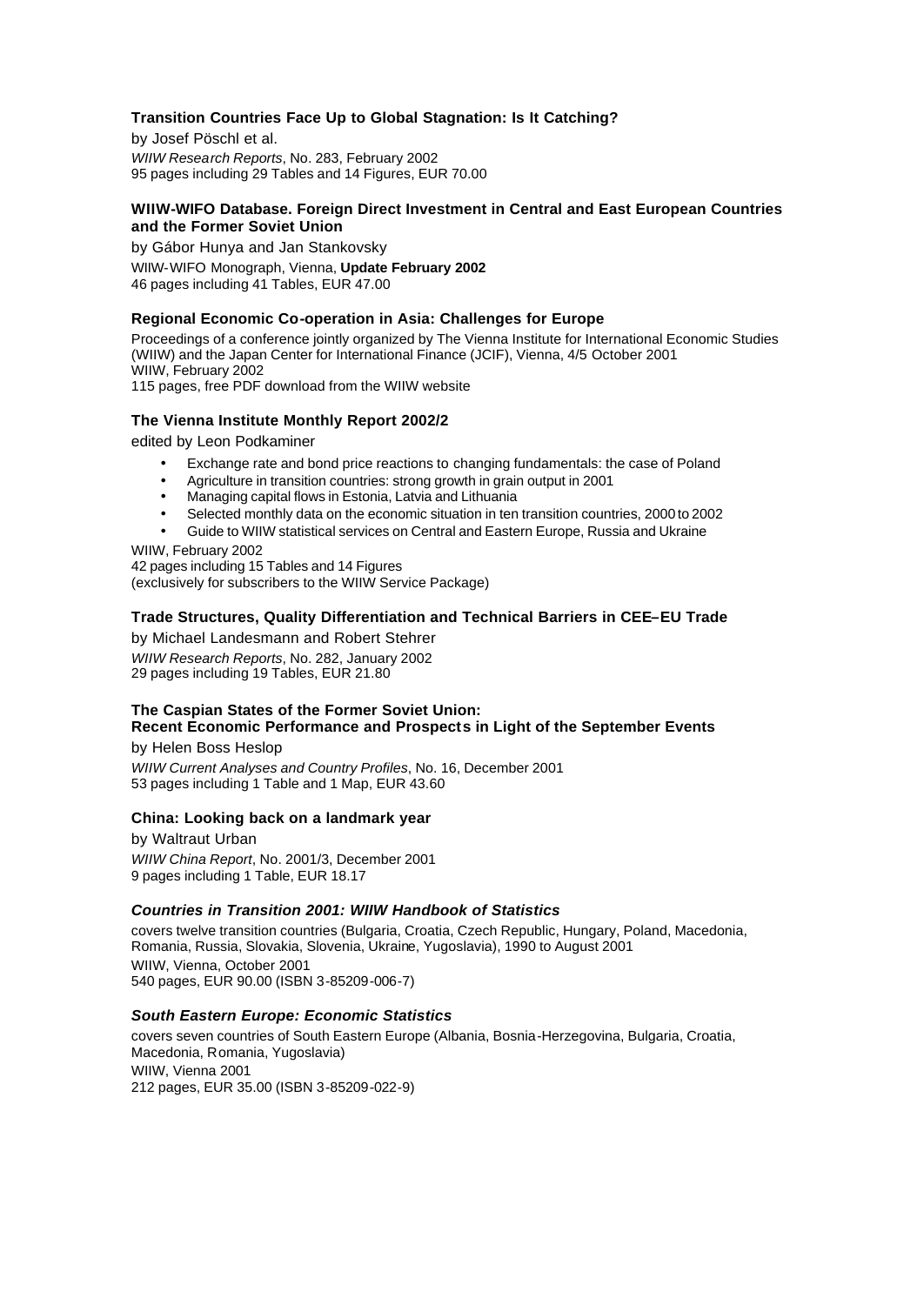#### **WIIW Service Package**

The Vienna Institute offers to firms and institutions interested in unbiased and up-to-date information on Central and East European markets a package of exclusive services and preferential access to its publications and research findings, on the basis of a subscription at an annual fee of EUR 1,944.

This subscription fee entitles to the following package of **Special Services**:

- A free invitation to the Vienna Institute's **Spring Seminar**, a whole-day event at the end of March, devoted to compelling topics in the economic transformation of the Central and East European region (for subscribers to the WIIW Service Package only).
- Copies of, or online access to, *The Vienna Institute Monthly Report*, a periodical consisting of timely articles summarizing and interpreting the latest economic developments in Central and Eastern Europe and the former Soviet Union. The statistical annex to each *Monthly Report* contains tables of the latest monthly country data. This periodical is not for sale, it can only be obtained in the framework of the WIIW Service Package.
- Free copies of the Institute's *Research Reports* (including *Reprints*), *Analytical Forecasts* and *Current Analyses and Country Profiles*
- A free copy of the **WIIW Handbook of Statistics,** *Countries in Transition* (published in October each year and containing more than 200 tables and 100 figures on the economies of Bulgaria, Croatia, the Czech Republic, Hungary, Poland, Romania, Slovakia, Slovenia, Russia and Ukraine)
- Free online access to the **WIIW Monthly Database** , containing more than 1000 leading indicators monitoring the latest key economic developments in ten Central and East European countries.
- **Consulting**. The Vienna Institute is pleased to advise subscribers on questions concerning the East European economies or East-West economic relations if the required background research has already been undertaken by the Institute. We regret we have to charge extra for *ad hoc* research.
- Free access to the Institute's specialized economics library and documentation facilities.

Subscribers who wish to purchase WIIW data sets **on diskette** or special publications not included in the WIIW Service Package are granted considerable **price reductions**.

> **For detailed information about the WIIW Service Package please see the WIIW website www.wiiw.ac.at**